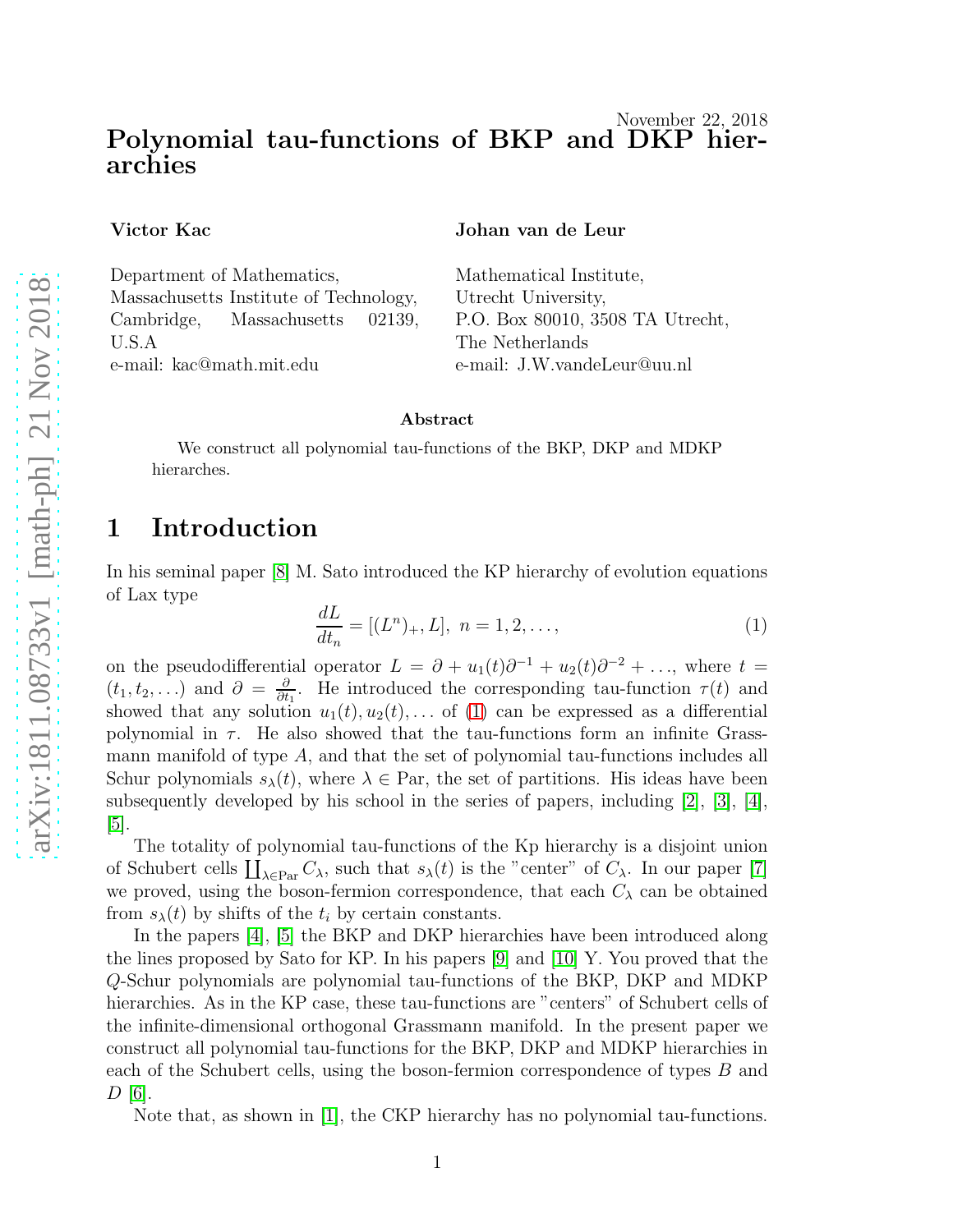# 2 The spin representation of  $b_{\infty}$  and  $d_{\infty}$  and the BKP and DKP hierarchy in the fermionic picture

Consider the Lie algebra over C,

 $gl_{\infty} = \{(a_{ij})_{i,j\in \mathbf{Z}}\}$  all but a finite number of  $a_{ij} \in \mathbb{C}$  are zero}.

The matrices  $E_{ij}$  with  $(i, j)$ –th entry 1 and 0 elsewhere, for  $i, j \in \mathbb{Z}$  form a basis. Define on  $gl_{\infty}$  the following two linear anti–involutions:

$$
\iota_B(E_{jk}) = (-1)^{j+k} E_{-k,-j} \quad \iota_D(E_{jk}) = E_{-k+1,-j+1}.
$$

Using these anti–involution we define the Lie algebras  $b_{\infty}$  and  $d_{\infty}$  as a subalgebra of  $gl_{\infty}$ :

$$
b_{\infty} = \{a \in gl_{\infty} | \iota_B(a) = -a\}, \quad d_{\infty} = \{a \in gl_{\infty} | \iota_D(a) = -a\}.
$$

The elements  $F_{jk} = E_{-j,k} - (-1)^{j+k} E_{-k,j} = -(-1)^{j+k} F_{kj}$ , with  $j > k$ , respectively  $G_{j+\frac{1}{2},k-\frac{1}{2}} = E_{-j,k} - E_{-k+1,j+1} = -G_{k-\frac{1}{2},j+\frac{1}{2}}$ , with  $j \geq k$ , form a basis of  $b_{\infty}$ , respectively  $d_{\infty}$ . We have the following root space decomposition of  $b_{\infty}$ :

$$
b_{\infty} = \mathfrak{h} \oplus \bigoplus_{\alpha \in \Delta_+^B} (\mathfrak{g}_{-\alpha} \oplus \mathfrak{g}_{\alpha}), \text{ where } \mathfrak{h} = \bigoplus_{i > 0} \mathbb{C} F_{-i,i},
$$

 $\Delta^{B}_{+} = \{\epsilon_i | i = 1, 2, \ldots\} \cup \{\epsilon_i \pm \epsilon_j | i > j > 0\}, \quad \mathfrak{g}_{\pm \epsilon_i} = \mathbb{C} F_{\pm i, 0}, \ \mathfrak{g}_{\epsilon_i \pm \epsilon_j} = \mathbb{C} F_{i, \pm j}.$ 

The root space decomposition of  $d_{\infty}$  is as follows:

$$
d_{\infty} = \mathfrak{h} \oplus \bigoplus_{\alpha \in \Delta_+^D} (\mathfrak{g}_{-\alpha} \oplus \mathfrak{g}_{\alpha}), \text{ where } \mathfrak{h} = \bigoplus_{i > 0} \mathbb{C}G_{-i,i},
$$
  

$$
\Delta_+^D = \{ \epsilon_i \pm \epsilon_j | i > j \ge 0 \}, \quad \mathfrak{g}_{\epsilon_i \pm \epsilon_j} = \mathbb{C}G_{i + \frac{1}{2}, \pm (j + \frac{1}{2})}.
$$

We now describe the spin representation of  $b_{\infty}$  and  $d_{\infty}$ . For this purpose we introduce the Clifford algebras  $BC\ell$  and  $DC\ell$  as the associative algebras generated by the vector space  $\mathbb{C}^{\infty}$  with basis  $\phi_j$ ,  $j \in \mathbb{Z}$ , respectively  $j \in \frac{1}{2} + \mathbb{Z}$ , and symmetric bilinear forms

<span id="page-1-1"></span>
$$
(\phi_i, \phi_j)_B = (-1)^i \delta_{i, -j}, \quad (\phi_i, \phi_j)_D = \delta_{i, -j}
$$
 (2)

with defining relations

<span id="page-1-0"></span>
$$
vw + wv = (v, w), v, w \in \mathbb{C}^{\infty}.
$$
\n(3)

We have a  $\mathbb{Z}/2\mathbb{Z}$ -gradation

$$
BC\ell = BC\ell_{\overline{0}} \oplus BC\ell_{\overline{1}}, \quad \text{resp. } DC\ell = DC\ell_{\overline{0}} \oplus DC\ell_{\overline{1}}
$$

where  $BC\ell_{\nu}$  ( $\nu \in \mathbb{Z}/2\mathbb{Z}$ ) is spanned by all products of s elements of  $\mathbb{C}^{\infty}$  with  $s \equiv \nu$ mod 2. We shall identify  $\mathbb{C}^{\infty}$  with its image in  $BC\ell$  and  $DC\ell$ .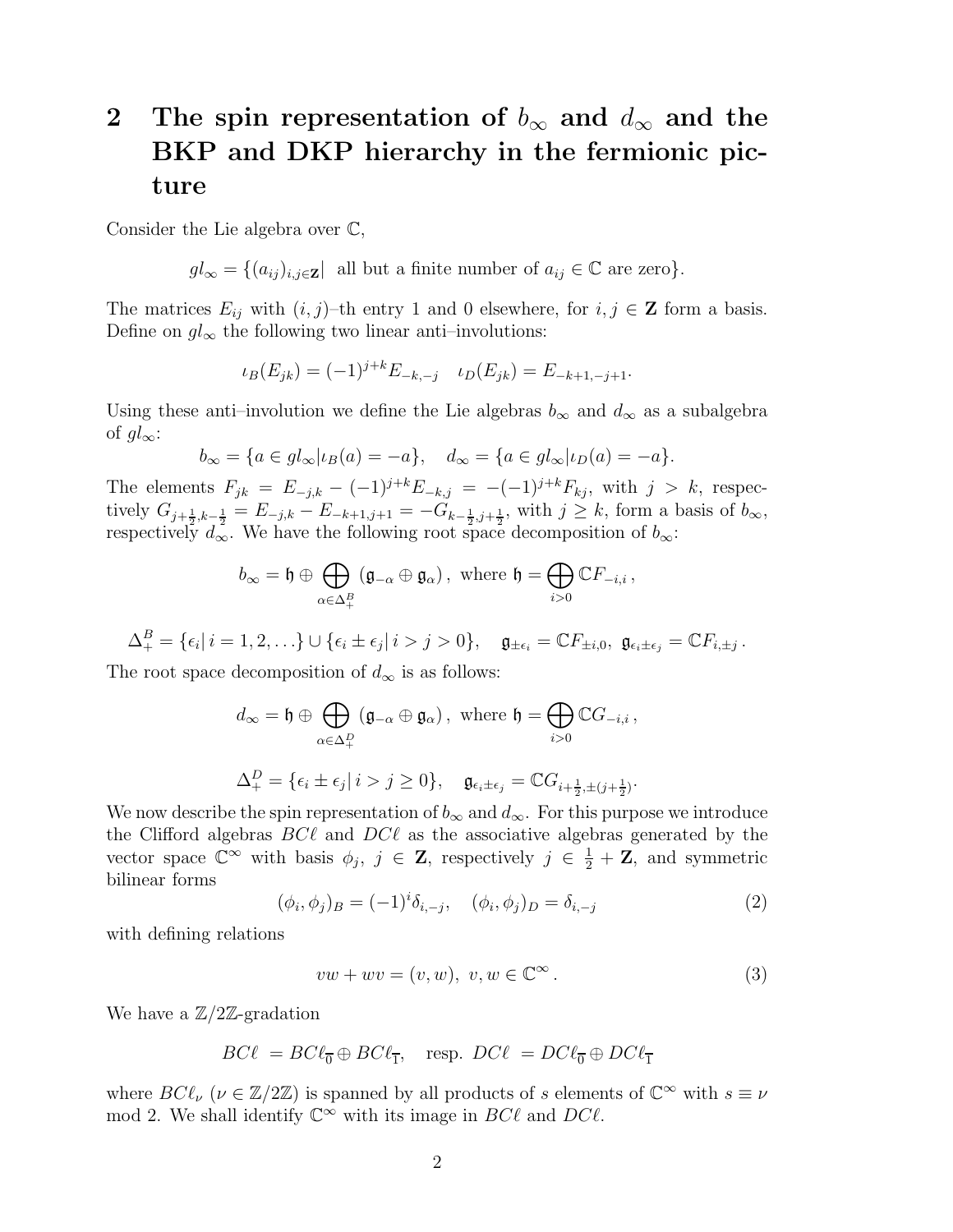We define the spin module  $V_B$  over  $BC\ell$  and  $V_D$  over  $DC\ell$  as the irreducible module with highest weight vector, the vacuum vector  $|0\rangle \neq 0$ , satisfying

$$
\phi_j|0\rangle = 0 \quad \text{ for } j > 0,
$$

where in the B-case we also assume that

$$
\phi_0|0\rangle = \frac{1}{\sqrt{2}}|0\rangle.
$$

The elements  $\phi_{j_1}\phi_{j_2}\cdots\phi_{j_p}|0\rangle$  with  $j_1 < j_2 < \cdots < j_p < 0$  form a basis of  $V_B$  (here all  $j_k \in \mathbb{Z}$ ) and  $V_D$  (here all  $j_k \in \frac{1}{2} + \mathbb{Z}$ ). Then we obtain the representation of  $b_{\infty}$ , respectively  $d_{\infty}$ , by

$$
\pi_B(F_{jk}) = \frac{(-1)^j}{2} (\phi_j \phi_k - \phi_k \phi_j), \quad \text{resp. } \pi_D(G_{jk}) = \frac{1}{2} (\phi_j \phi_k - \phi_k \phi_j).
$$

It is irreducible in the B-case. If we restrict to  $d_{\infty}$ , the module splits into two irreducible  $d_{\infty}$ -modules  $V_D = V_0 \oplus V_1$ , with highest weight vectors  $|0\rangle$  and  $|1\rangle =$  $\phi_{-\frac{1}{2}}|0\rangle.$ 

From now on let  $G = B$  or D, we will write e.g. GCl for the corresponding Clifford algebra.

It will be convenient also to introduce the opposite  $b_{\infty}$  and  $d_{\infty}$ -module with highest weight vector  $\langle 0, v \rangle$ 

$$
\langle 0|\phi_0 = \frac{1}{\sqrt{2}}\langle 0|, \quad \langle 0|\phi_j = 0, \text{ for } j < 0.
$$

For  $d_{\infty}$  we also have  $\langle 1| = \langle 0 | \phi_{\frac{1}{2}}$ . The vacuum expectation value of  $a \in GC\ell$  is defined as  $\langle 0|a|0\rangle \in \mathbb{C}$ .

Given a non-isotropic vector  $\alpha \in \mathbb{C}^{\infty}$  (i.e.  $(\alpha, \alpha) \neq 0$ ), the associated reflection  $r_{\alpha}$  is defined by

$$
r_{\alpha}(v) = v - \frac{2(\alpha, v)}{(\alpha, \alpha)} \alpha.
$$

Let  $GC\ell^{\times}$  denote the multiplicative group of invertible elements of the algebra  $GC\ell$ . We denote by  $\text{Pin}_G\mathbb{C}^\infty$  the subgroup of  $GC\ell^\times$  generated by all the elements a such that  $a\mathbb{C}^{\infty}a^{-1} = \mathbb{C}^{\infty}$  and let  $\text{Spin}_G \mathbb{C}^{\infty} = \text{Pin}_G \mathbb{C}^{\infty} \cap G C \ell_{\overline{0}}$ .

If  $\alpha \in \mathbb{C}^{\infty}$  is a non-isotropic vector, then, by [\(3\)](#page-1-0):

$$
\alpha^{-1} = \frac{2\alpha}{(\alpha, \alpha)},\tag{4}
$$

hence  $\alpha \in GC\ell^{\times}$ , and from [\(3\)](#page-1-0) we obtain

$$
\alpha v \alpha^{-1} = -r_{\alpha}(v),\tag{5}
$$

hence  $\alpha \in \text{Pin}_G\mathbb{C}^\infty$ . We have a homomorphism  $T: \text{Pin}_G\mathbb{C}^\infty \to B_\infty$  or  $D_\infty$ ,  $g \mapsto T_g$ defined by  $(v \in \mathbb{C}^{\infty})$ :

$$
T_g(v) = gyg^{-1} \in \mathbb{C}^{\infty}.
$$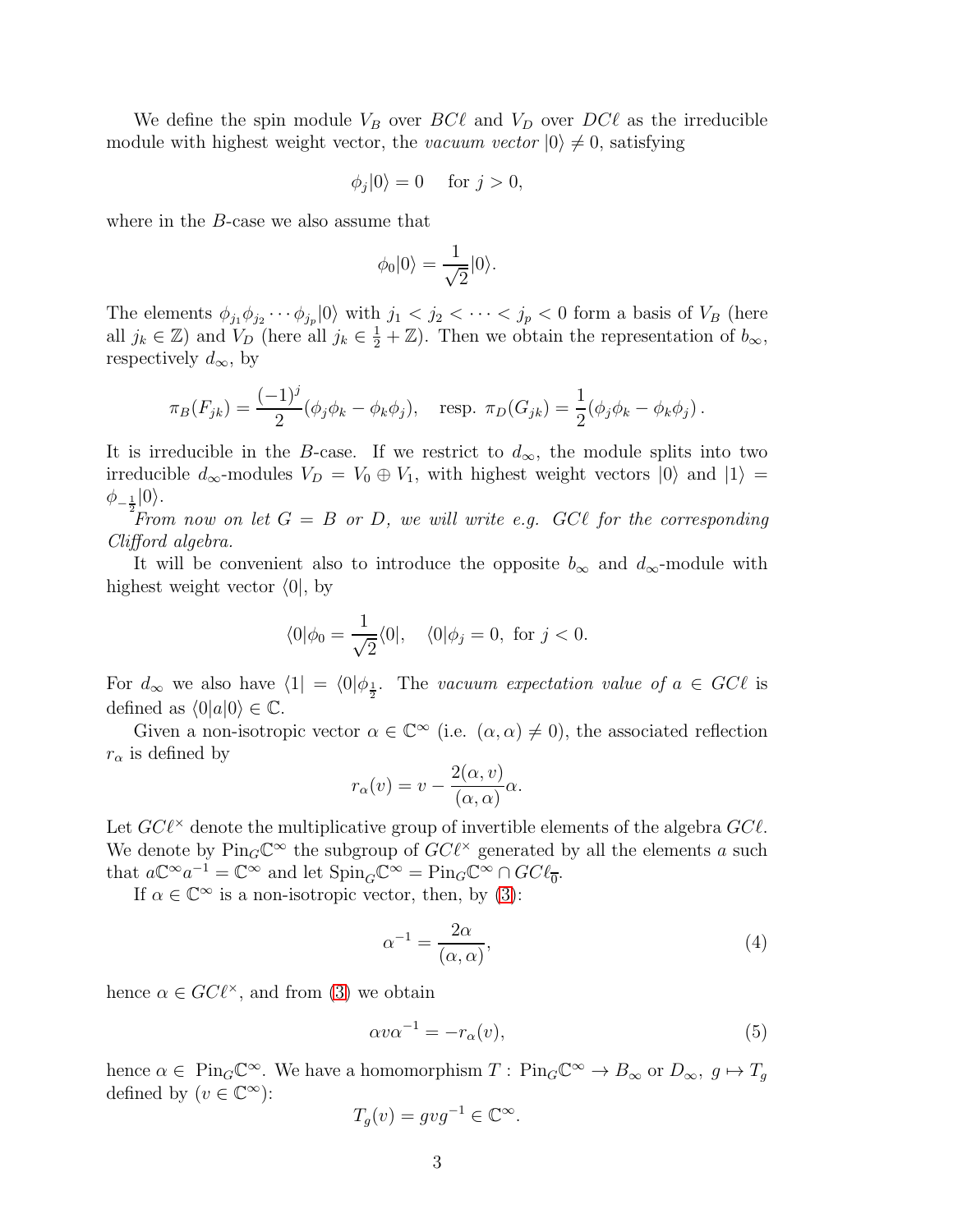Here  $B_{\infty}$  or  $D_{\infty}$  is the subgroup of the group

 $GL_{\infty} = \{(g_{ij})_{i,j\in\mathbb{Z}}\}$  which are invertible and all but a finite number of  $g_{ij}-\delta_{ij}$  are 0},

consisting of elements which preserve the bilinear form [\(2\)](#page-1-1). Thus, we have a projective representation of  $B_{\infty}$  on  $V_B$  and  $D_{\infty}$  on  $V_D$ .

The orthogonal G-Grassmannian is the collection of all linear subspaces

$$
Ann_G f = \{ v \in \mathbb{C}^\infty \mid vf = 0 \}, \text{ for all } f \in O.
$$

Each  $\text{Ann}_G f$  is a maximal isotropic subspace of  $\mathbb{C}^\infty$ . In fact, the orthogonal Grassmannian is the collection of all maximal isotropic subspaces U of  $\mathbb{C}^{\infty}$  such that  $\phi_i \in U$  for all  $j >> 0$ .

Let us focus on the *B*-case first, which is well-known, see e.g. [\[4\]](#page-14-2) or [\[9\]](#page-15-1). The group  $B_{\infty}$  is the subgroup of  $GL_{\infty}$  generated by all  $-r_{\alpha}$ . Let  $\mathcal{O} = (\text{Spin}_B \mathbb{C}^{\infty}) \, |0\rangle$ . Since  $\phi_0 \in \text{Pin}_B \mathbb{C}^\infty$  and  $\phi_0 |0\rangle = \frac{1}{\sqrt{2}}$  $\frac{1}{2}|0\rangle$ , one has that  $\mathcal{O} = \text{Pin}_B \mathbb{C}^\infty |0\rangle$ .

Let  $S_B$  be the following operator on  $V_B \otimes V_B$ :

<span id="page-3-1"></span>
$$
S_B = \sum_{j \in \mathbb{Z}} (-1)^j \phi_j \otimes \phi_{-j},
$$

Then (see e.g. [\[6\]](#page-14-5))

**Theorem 1** If  $\tau \in V_B$  and  $\tau \neq 0$ , then  $\tau \in \mathcal{O}$  if only if  $\tau$  satisfies the equation

<span id="page-3-0"></span>
$$
S_B(\tau \otimes \tau) = \frac{1}{2}\tau \otimes \tau.
$$
 (6)

Equation [\(6\)](#page-3-0) is called the fermionic BKP hierarchy.

In the D-case, let  $\mathcal{O}_0 = (\text{Spin}_D \mathbb{C}^\infty) |0\rangle$  and  $\mathcal{O}_1 = (\text{Spin}_D \mathbb{C}^\infty) |1\rangle$ . In this case, let

$$
S_D = \sum_{j \in \frac{1}{2} + \mathbb{Z}} \phi_j \otimes \phi_{-j},
$$

Then (see e.g.  $[10]$  or  $[6]$ )

**Theorem 2** (a) If  $\tau \in V_\nu$  and  $\tau \neq 0$ , then  $\tau \in \mathcal{O}_\nu$  if only if  $\tau$  satisfies the equation

$$
S_D(\tau \otimes \tau) = 0 \tag{7}
$$

(b) A pair of non-zero DKP tau-functions  $\tau_0 \in \mathcal{O}_0$  and  $\tau_1 \in \mathcal{O}_1$  satisfies the modified DKP hierarchy, i.e.,

<span id="page-3-2"></span>
$$
S_D(\tau_0 \otimes \tau_1) = \tau_1 \otimes \tau_0. \tag{8}
$$

if and only if

$$
\dim ((\mathrm{Ann} \tau_0 + \mathrm{Ann} \tau_1)/(\mathrm{Ann} \tau_0 \cap \mathrm{Ann} \tau_1)) = 2.
$$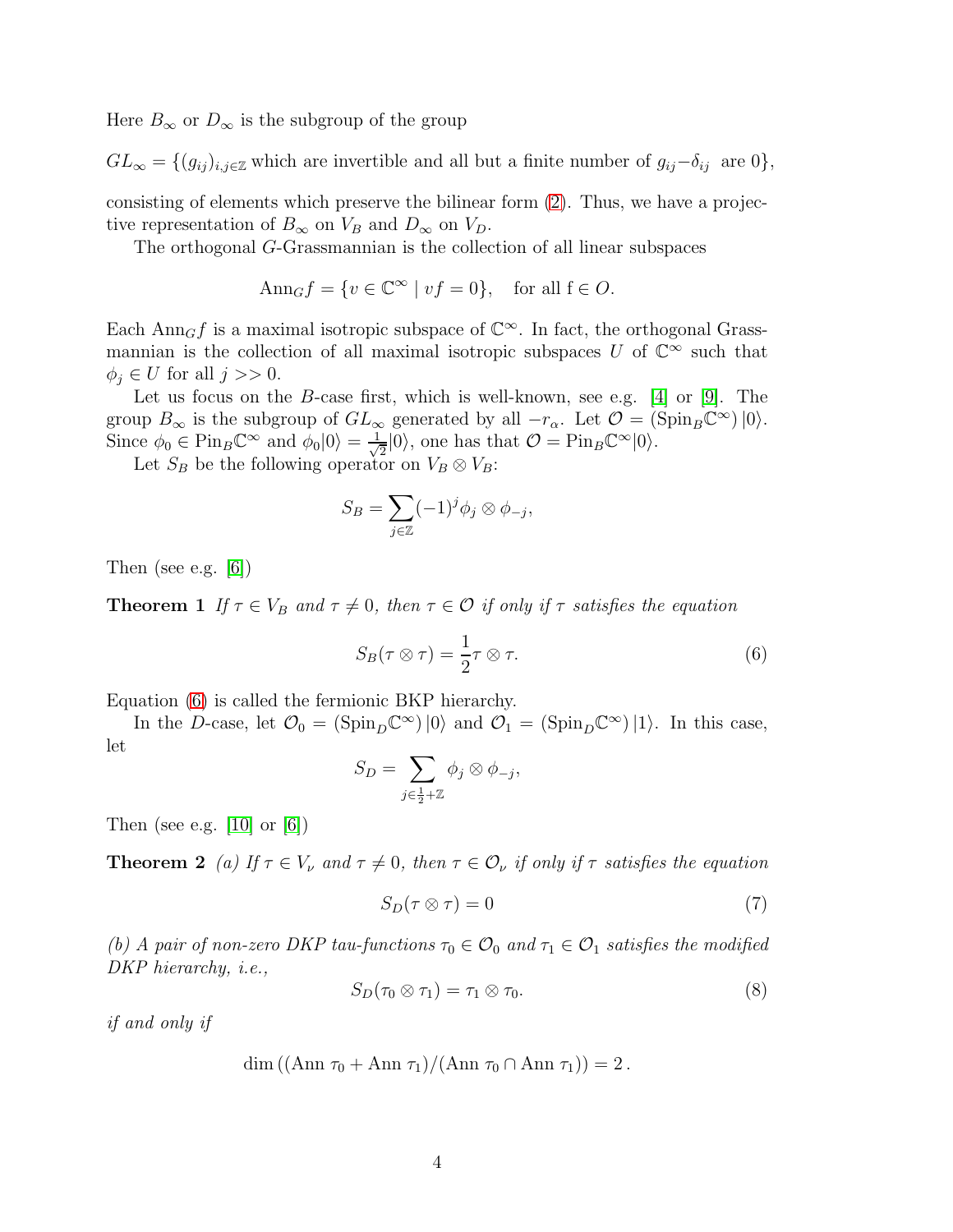If  $\tau$  is a BKP (resp. DKP) tau-function and  $\alpha \in \mathbb{C}^{\infty}$ , then it is shown in [\[6\]](#page-14-5), Lemmas 2.1 and 2.2, that  $\alpha\tau$  is again a BKP (resp. DKP) tau-function. Hence, since  $|0\rangle$  is a tau-function,

<span id="page-4-1"></span>
$$
v_1v_2\cdots v_k|0\rangle \in \mathcal{O} \cup \{0\} \quad \text{for any } v_i \in \mathbb{C}^\infty ,
$$
  
\n
$$
v_1v_2\cdots v_{2\ell}|0\rangle \in \mathcal{O}_0 \cup \{0\} \quad \text{for any } v_i \in \mathbb{C}^\infty ,
$$
  
\n
$$
v_1v_2\cdots v_{2\ell+1}|0\rangle \in \mathcal{O}_1 \cup \{0\} \quad \text{for any } v_i \in \mathbb{C}^\infty .
$$
  
\n(9)

Without loss of generality we may choose, in every  $v_j$ , the coefficient of the lowest  $\phi_n$  equal to 1, in other words we assume that all  $v_j$  are of the form

<span id="page-4-2"></span>
$$
B: \t v_j = \phi_{-\lambda_j} + \sum_{n < \lambda_j} a_{-n,j} \phi_{-n}, \text{ with } a_{-nj} = 0 \text{ for } n < 0,
$$
\n
$$
D: \t v_j = \phi_{-\lambda_j - \frac{1}{2}} + \sum_{n < \lambda_j + \frac{1}{2}} a_{-n,j} \phi_{-n}, \text{ with } a_{-nj} = 0 \text{ for } n < 0,
$$
\n
$$
(10)
$$

where the  $\lambda_i$  are positive integers in the B-case and non-negative integers for D. We may also assume that  $\lambda_1 > \lambda_2 > \cdots > \lambda_k$ .

#### 3 Schubert cell decomposition of the orbit

For  $G = B$ , let  $W_0$  be the subgroup of the Weyl group generated by reflections in the short roots  $\epsilon_i$ , i.e.  $w \in W_0$  if and only if  $w(\epsilon_j) = \pm \epsilon_j$ , where only finitely many  $\epsilon_j$  are mappped to  $-\epsilon_j$ . There is a one to one correspondence between the set of all strict partitions and the elements of  $W_0$ . Namely, we associate to a strict partition  $\lambda = (\lambda_1, \lambda_2, \dots, \lambda_k)$ , i.e.,  $\lambda_i > \lambda_{i+1}$  the following element of  $W_0$ :  $w_\lambda(\epsilon_{\lambda_n}) = -\epsilon_{\lambda_n}$  for  $n = 1, 2, \ldots, k$  and all other  $\epsilon_i$  fixed.

For  $G = D$ , let  $W_0$  be the subgroup of the Weyl group consisting of elements w such that  $w(\epsilon_j) = \pm \epsilon_j$ , now  $j \geq 0$  where only a finite even number of  $\epsilon_j$  are mappped to  $-\epsilon_j$ . The correspondence with strict partitions as in the B-case is almost the same, now we have an even number of parts, but the last one can be zero, i.e.,  $\lambda_1 > \lambda_2 > \cdots > \lambda_{2k} \geq 0$  corresponds to  $w_\lambda(\epsilon_{\lambda_n}) = -\epsilon_{\lambda_n}$   $n = 1, 2, \ldots, 2k$ and all other  $\epsilon_j$  fixed. If we allow that a part is also 0, we call such a partition an extended strict partition.

Let  $P_B$  be the parabolic subgroup that corresponds to all long simple roots  $\epsilon_{i+1} - \epsilon_i$ , for  $i = 1, 2, \ldots$ , i.e.,  $P_B$  corresponds to the roots  $\epsilon_i - \epsilon_j$ ,  $\epsilon_i + \epsilon_j$  and  $\epsilon_i$ for  $i \neq j > 0$ , thus the corresponding root vectors annihilate the vacuum. Then we have the Bruhat decomposition

<span id="page-4-0"></span>
$$
B_{\infty} = \bigcup_{w \in W_0} U_w w P_B \quad \text{disjoint union}, \tag{11}
$$

where  $U_{w_{\lambda}}$  consists of all elements  $\exp\left(\sum_{\alpha} t_{\alpha} e_{\alpha}\right)$ , where  $e_{\alpha}$  is a root vector corresponding to  $\alpha \in \Delta_+$  such that  $w_\lambda(-\alpha) \in \Delta_+$ , and  $t_\alpha \in \mathbb{C}$ .

For  $G = D$  we need two decompositions corresponding to a different parabolic subgroups, viz  $P_D^0$  and  $P_D^1$ , where both correspond to the simple roots  $\epsilon_{i+1} - \epsilon_i$  for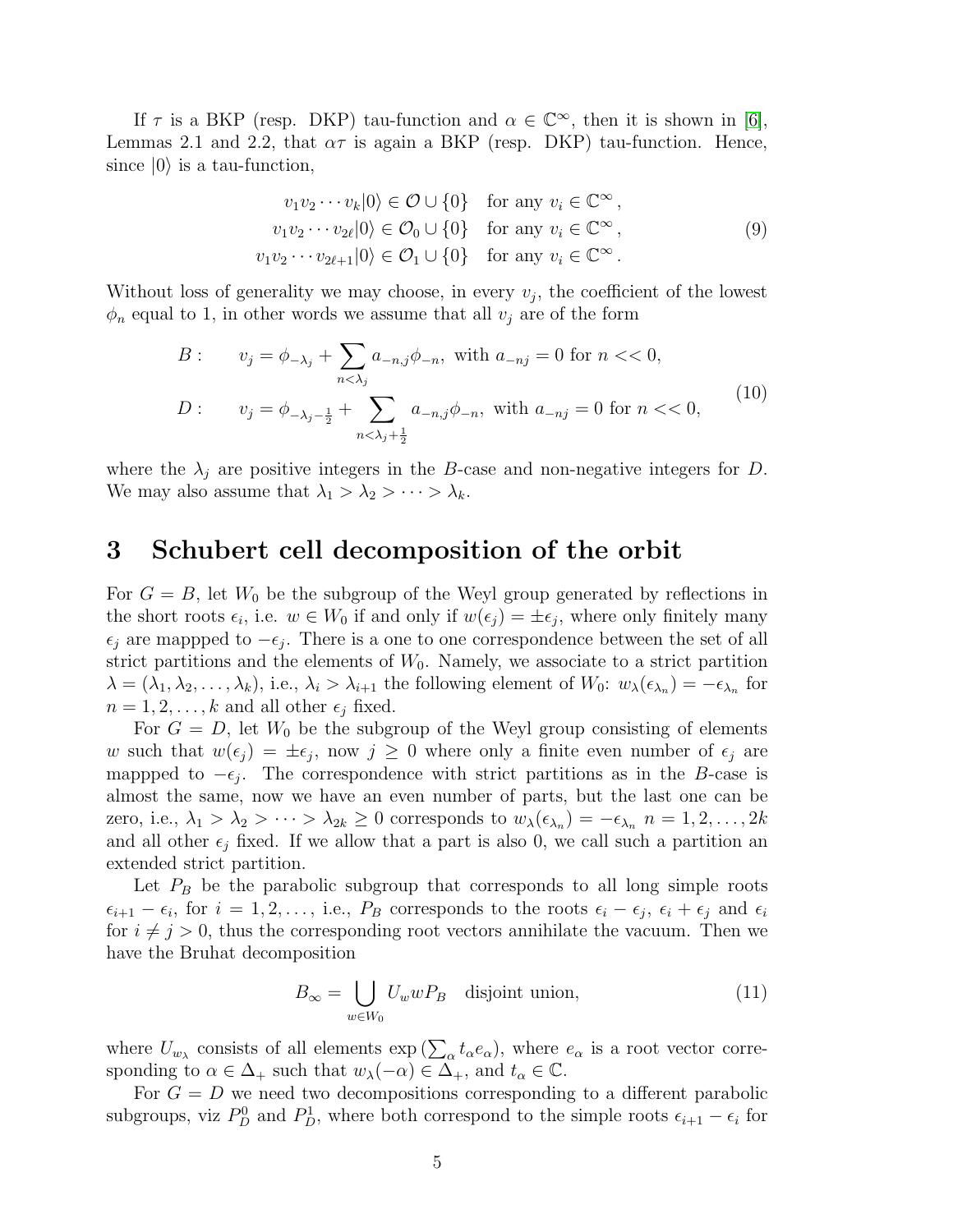$i \geq$  together with  $\epsilon_1 - \epsilon_0$  for  $P_D^0$ , respectively  $\epsilon_1 + \epsilon_0$  for  $P_D^1$ . Hence, these parabolics correspond to the root vectors  $\epsilon_i - \epsilon_j$  and  $\epsilon_i + \epsilon_j$ , where  $i \neq j \geq 0$  for  $P^0_D$ , respectively  $\epsilon_i - \epsilon_j$ , where  $i \neq j > 0$ ,  $\epsilon_i + \epsilon_j$ , where  $i > j \geq 0$  and  $\pm \epsilon_j - \epsilon_0$  for  $P^1_D$ . We have the Bruhat decomposition

<span id="page-5-0"></span>
$$
D_{\infty} = \bigcup_{w \in W_0} U_w w P_D^i \quad \text{disjoint union, } i = 0 \text{ or } 1,
$$
 (12)

where  $U_{w_{\lambda}}$  consists of all elements  $\exp\left(\sum_{\alpha} t_{\alpha} e_{\alpha}\right)$ , where  $e_{\alpha}$  is a root vector corresponding to  $\alpha \in \Delta_+$  such that  $w_\lambda(-\alpha) \in \Delta_+$ , and  $t_\alpha \in \mathbb{C}$ .

Using the Bruhat decompositions [\(11\)](#page-4-0), respectively [\(12\)](#page-5-0), and that  $P_G|0\rangle =$  $\mathbb{C}^{\times}|0\rangle$ , respectively  $P_G^i|i\rangle = \mathbb{C}^{\times}|i\rangle$ , we obtain the Schubert cell decomposition of  $\mathcal{O}, \mathcal{O}_0$  and  $\mathcal{O}_1$ :

$$
\mathcal{O} = \bigcup_{w_{\lambda} \in W_0} U_{w_{\lambda}} w_{\lambda} |0\rangle \quad \text{disjoint union,}
$$
  

$$
\mathcal{O}_i = \bigcup_{w_{\lambda} \in W_0} U_{w_{\lambda}} w_{\lambda} |i\rangle \quad \text{disjoint union, } i = 0 \text{ or } 1.
$$
 (13)

One has (see e.g. [\[9\]](#page-15-1)):

$$
w_{\lambda}|0\rangle = |\lambda\rangle = \phi_{-\lambda_1}\phi_{-\lambda_2}\cdots\phi_{-\lambda_k}|0\rangle
$$
 for  $G = B$ 

and for  $G = D$ :

$$
w_{\lambda}|0\rangle = |\lambda\rangle = \phi_{-\lambda_1 - \frac{1}{2}}\phi_{-\lambda_2 - \frac{1}{2}}\cdots\phi_{-\lambda_{2k} - \frac{1}{2}}|0\rangle
$$
  

$$
w_{\lambda}|1\rangle = \begin{cases} |(\lambda_1, \dots, \lambda_{2k}, 0)\rangle = \phi_{-\lambda_1 - \frac{1}{2}}\phi_{-\lambda_2 - \frac{1}{2}}\cdots\phi_{-\lambda_{2k} - \frac{1}{2}}\phi_{-\frac{1}{2}}|0\rangle & \text{if } \lambda_{2k} \neq 0\\ |(\lambda_1, \dots, \lambda_{2k-1})\rangle = \phi_{-\lambda_1 - \frac{1}{2}}\phi_{-\lambda_2 - \frac{1}{2}}\cdots\phi_{-\lambda_{2k-1} - \frac{1}{2}}|0\rangle & \text{if } \lambda_{2k} = 0 \end{cases}
$$

Hence we have to calculate how an element of  $U_{w_{\lambda}}$  acts on this vector. We describe the case  $G = B$ , the case that  $G = D$  can be determined in a similar way. Note that we should only take vectors  $e_{\alpha}$  such that  $e_{\alpha}w_{\lambda}|0\rangle$  is non-zero. So we may remove all positive roots  $\epsilon_j + \epsilon_{\lambda_n}$  where  $j < \lambda_n$  and  $j \notin \lambda$ . Hence, we may assume that an element of  $B_{\infty}$  is of the form  $\exp\left(\sum_{\alpha\in\Delta_{\lambda}}t_{\alpha}e_{\alpha}\right)$ , where

$$
\Delta_{\lambda} = \{\epsilon_{\lambda_n}, \epsilon_{\lambda_n} - \epsilon_j, \ \epsilon_{\lambda_n} + \epsilon_{\lambda_m} | n, m = 1, 2, \dots, k, \ 0 < j < \lambda_n, \ j \neq \lambda_{n+1}, \lambda_{n+2}, \dots, \lambda_k \},
$$

We have:

$$
\exp\left(\sum_{\alpha\in\Delta_{\lambda}}t_{\alpha}e_{\alpha}\right)=\exp\left(\sum_{1\leq m
$$
\exp\left(\sum_{n=1}^kt_{\lambda_n}\phi_0\phi_{\lambda_n}\right),
$$
$$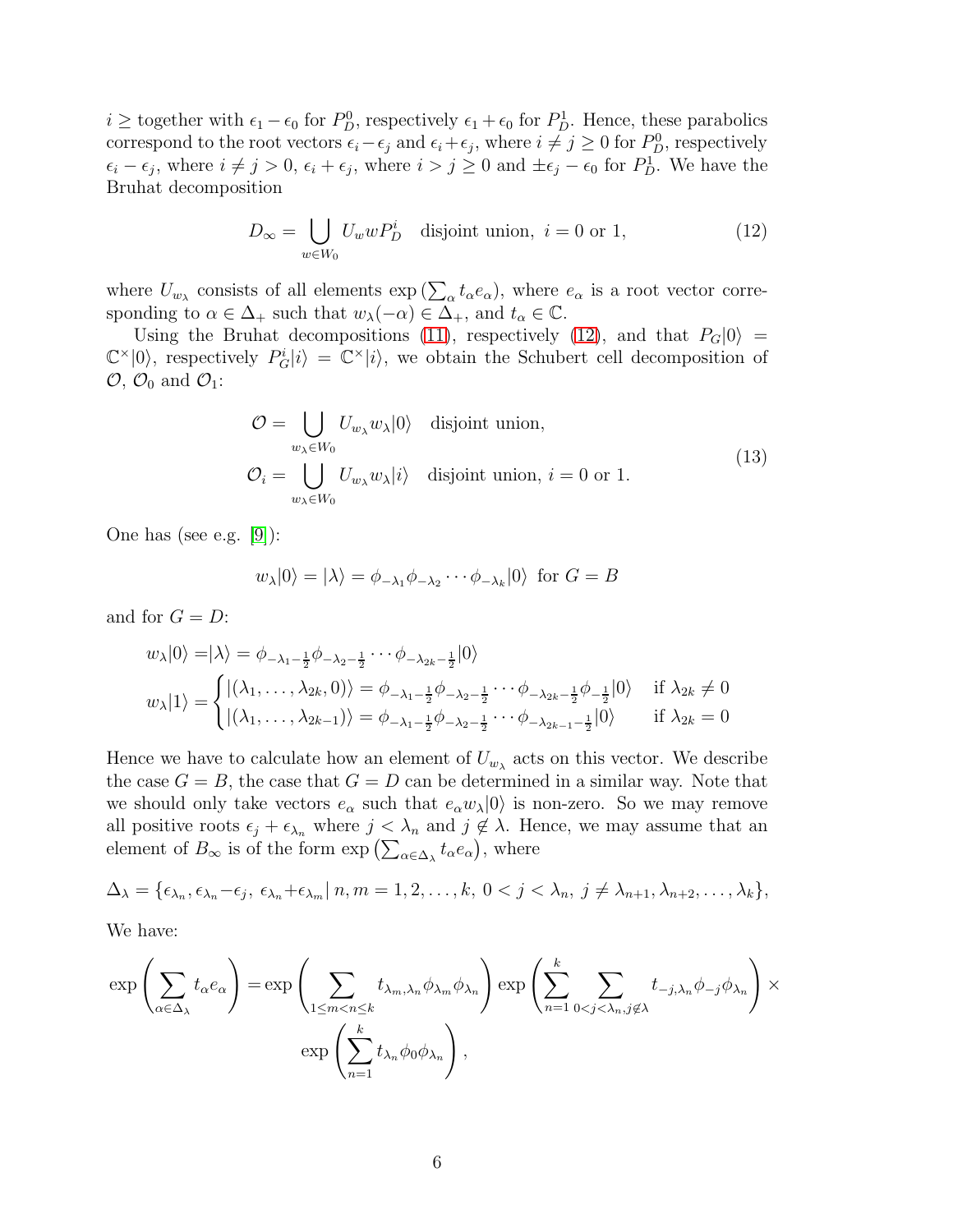Note that:

$$
\exp\left(\sum_{1\leq m
$$
\exp\left(\sum_{n=1}^k \sum_{0 < j < \lambda_n, j \notin \lambda} t_{-j,\lambda_n} \phi_{-j} \phi_{\lambda_n}\right) = \prod_{n=1}^k \prod_{0 < j < \lambda_n, j \notin \lambda} (1 + t_{-j,\lambda_n} \phi_{-j} \phi_{\lambda_n}),
$$

$$
\exp\left(\sum_{n=1}^k t_{\lambda_n} \phi_0 \phi_{\lambda_n}\right) = 1 + \sum_{n=1}^k t_{\lambda_n} \phi_0 \phi_{\lambda_n}.
$$
$$

Hence applying conjugation several times gives respectively

$$
\left(1+\sum_{n=1}^{k}t_{\lambda_{n}}\phi_{0}\phi_{\lambda_{n}}\right)\phi_{-\lambda_{i}}\left(1-\sum_{n=1}^{k}t_{\lambda_{n}}\phi_{0}\phi_{\lambda_{n}}\right)=\phi_{-\lambda_{i}}+(-1)^{\lambda_{i}}t_{\lambda_{i}}\phi_{0},
$$
\n
$$
\prod_{n=1}^{k}\prod_{0< j< \lambda_{n}, j\not\in\lambda}\left(1+t_{-j,\lambda_{n}}\phi_{-j}\phi_{\lambda_{n}}\right)\left(\phi_{-\lambda_{i}}+(-1)^{\lambda_{i}}t_{\lambda_{i}}\phi_{0}\right)\prod_{m=1}^{k}\prod_{0< j< \lambda_{m}, j\not\in\lambda}\left(1-t_{-j,\lambda_{m}}\phi_{-j}\phi_{\lambda_{m}}\right)=
$$
\n
$$
\phi_{-\lambda_{i}}+(-1)^{\lambda_{i}}\left(t_{\lambda_{i}}\phi_{0}+\sum_{0< j< \lambda_{i}, j\not\in\lambda}t_{-j,\lambda_{i}}\phi_{-j}\right),
$$

and

$$
\exp\left(\sum_{\alpha\in\Delta_{\lambda}}t_{\alpha}e_{\alpha}\right)\phi_{-\lambda_{i}}\exp\left(-\sum_{\alpha\in\Delta_{\lambda}}t_{\alpha}e_{\alpha}\right)=
$$
\n
$$
\prod_{1\leq m\n
$$
\prod_{1\leq m\n
$$
=\phi_{-\lambda_{i}}+(-1)^{\lambda_{i}}\left(t_{\lambda_{i}}\phi_{0}+\sum_{0
$$
$$
$$

So for a strict partition  $\lambda=(\lambda_1,\lambda_2,\cdots\lambda_k)$  , let

<span id="page-6-0"></span> $C_{\lambda} = U_{w_{\lambda}} w_{\lambda} |0\rangle$ .

From the observation on  $U_{w_{\lambda}}$  above, we find that the dimension of the corresponding Schubert cell  $C_\lambda$  is  $|\Delta_\lambda| = |\lambda|$ . Moreover, from the calculations above, we find that the element [\(9\)](#page-4-1) with  $v_j$  given by [\(10\)](#page-4-2) must be an element of  $C_\lambda$ . The calculations for  $G = D$  can be done in a similar way. We thus obtain

**Proposition 3** (a) Let SP be the set of strict partitions  $\lambda = (\lambda_1, \lambda_2, \dots, \lambda_k)$ , i.e.,  $\lambda_1 > \lambda_2 > \cdots > \lambda_k > 0$ . Then

$$
\mathcal{O} = \bigcup_{\lambda \in SP} C_{\lambda} \qquad disjoint \ union,
$$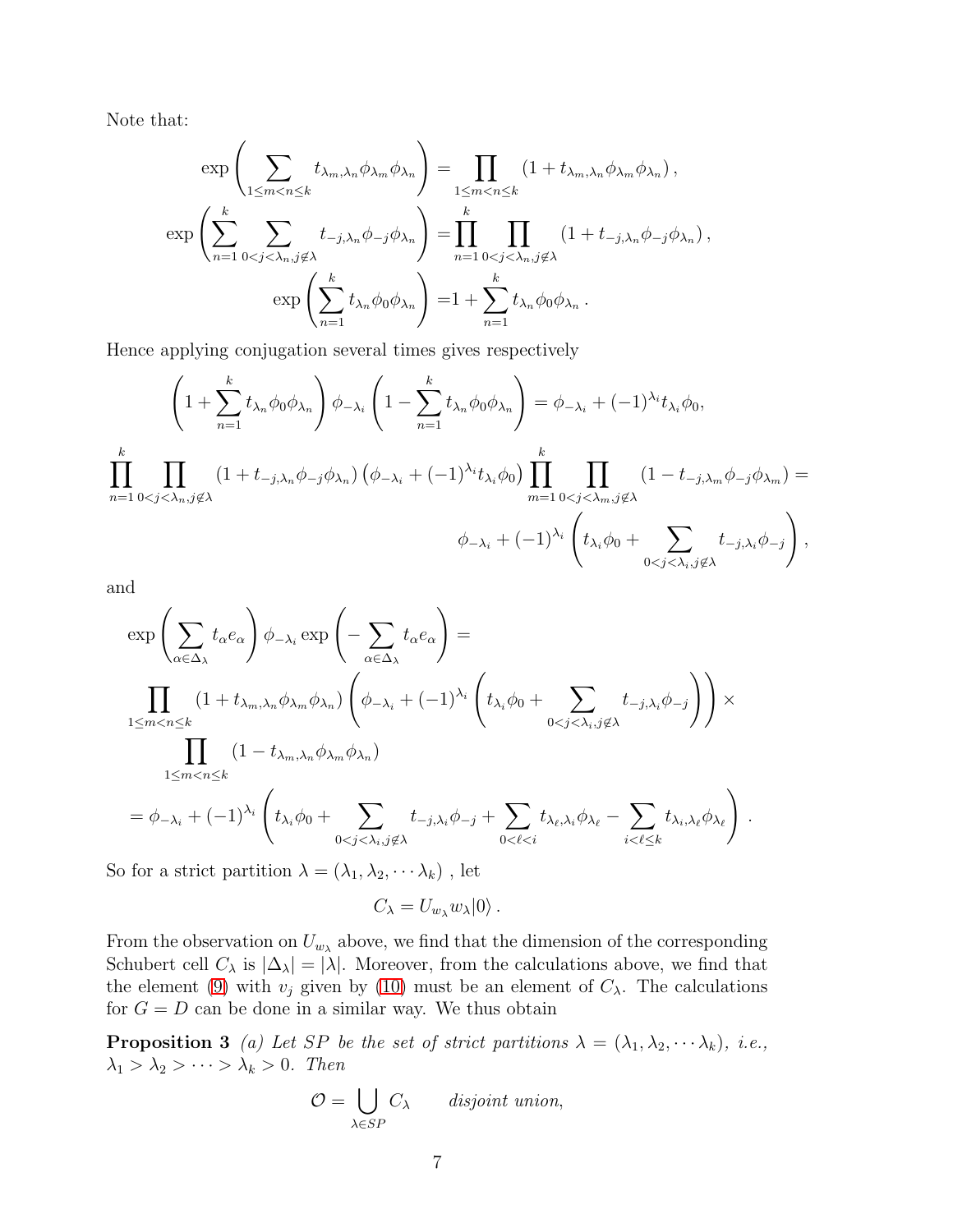where

$$
C_{\lambda} = \left\{ a \left( \phi_{-\lambda_1} + \sum_{j > -\lambda_1} a_{j1} \phi_j \right) \left( \phi_{-\lambda_2} + \sum_{j > -\lambda_2} a_{j2} \phi_j \right) \cdots \left( \phi_{-\lambda_k} + \sum_{j > -\lambda_k} a_{jk} \phi_j \right) |0\rangle \right\}
$$
(14)

and  $a, a_{i\ell} \in \mathbb{C}, a \neq 0.$ 

(b) Let ESP be the set of extended strict partitions  $\lambda = (\lambda_1, \lambda_2, \dots, \lambda_k)$ , i.e.,  $\lambda_1 >$  $\lambda_2 > \cdots > \lambda_k \geq 0$ , and let  $ESP_0$ , respectively  $ESP_1$ , be the subsets of  $ESP_2$ , consisting of extended strict partitions  $\lambda = (\lambda_1, \lambda_2, \cdots \lambda_k)$  with k even, respectively odd. Then

$$
\mathcal{O}_i = \bigcup_{\lambda \in ESP_i} D_{\lambda} \quad (i = 0, 1),
$$

where

$$
D_{\lambda} = \left\{ a \left( \phi_{-\lambda_1 - \frac{1}{2}} + \sum_{j > -\lambda_1} a_{j1} \phi_j \right) \left( \phi_{-\lambda_2 - \frac{1}{2}} + \sum_{j > -\lambda_2} a_{j2} \phi_j \right) \cdots \left( \phi_{-\lambda_k - \frac{1}{2}} + \sum_{j > -\lambda_k} a_{jk} \phi_j \right) |0\rangle \right\}
$$
(15)

and  $a, a_{i\ell} \in \mathbb{C}$ , for all  $1 \leq \ell \leq k$  and  $a \neq 0$ .

## 4 Vertex operators and the BKP hierarchy in the bosonic picture

In this section we will describe the case that  $G = B$ , the case that  $G = D$ , will be done in the next section.

Define the following two generating series:

$$
\phi(z) = \sum_{j \in \mathbb{Z}} \phi_j z^{-j}, \qquad \alpha(z) = \sum_{k \in 2\mathbb{Z}+1} \alpha_k z^{-k-1} =: \phi(z) \frac{\phi(-z)}{z} : .
$$

Then one has (see e.g. [\[6\]](#page-14-5) for details):

**Theorem 4**  $\binom{3}{2}$ 

<span id="page-7-0"></span>
$$
\phi(z) = \frac{1}{\sqrt{2}} \exp(-\sum_{k < 0, odd} \frac{\alpha_k}{k} z^{-k}) \exp(-\sum_{k > 0, odd} \frac{\alpha_k}{k} z^{-k}).
$$

The neutral (twisted) boson-fermion correspondece consists of identifying the space V with the space  $B = \mathbb{C}[t_1, t_3, t_5, \ldots]$  via the vector space isomorphism  $\sigma$ :  $F \to B$  given by

$$
\sigma(\alpha_{-m_1}\alpha_{-m_2}\dots\alpha_{-m_s}|0\rangle)=m_1m_2\dots m_st_{m_1}t_{m_2}\dots t_{m_s}.
$$

The transported action of the operators  $\alpha_m$  is as follows

$$
\sigma \alpha_{-m} \sigma^{-1}(p(t)) = m t_m p(t),
$$
  

$$
\sigma \alpha_m \sigma^{-1}(p(t)) = 2 \frac{\partial p(t)}{\partial t_m}.
$$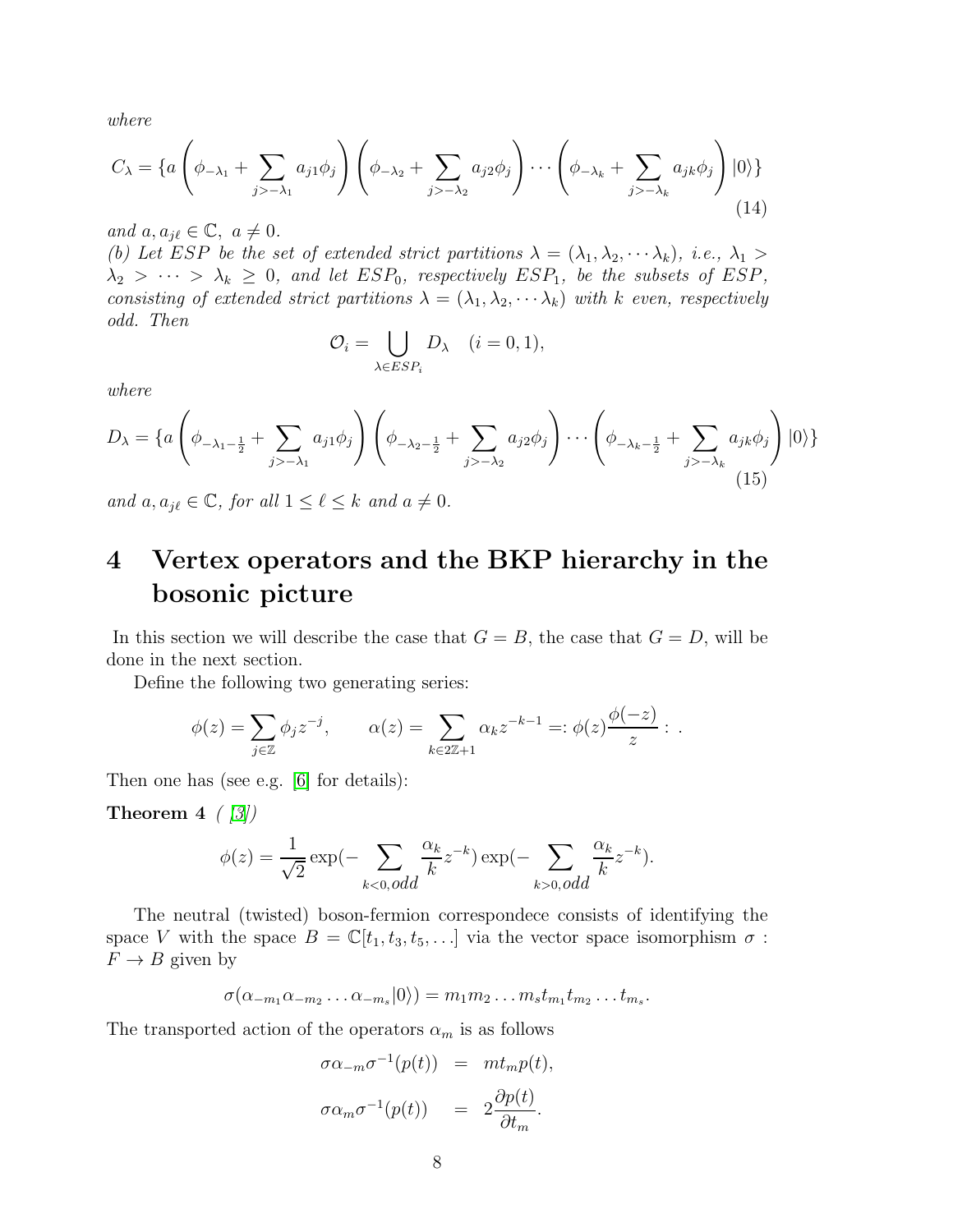Then

$$
\sigma\phi(z)\sigma^{-1} = \frac{1}{2}\sqrt{2}e^{\xi(t,z)}e^{-\eta(t,z)}, \text{ where}
$$

$$
\xi(t,z) = \sum_{i=0}^{\infty} t_{2i+1}z^{2i+1}, \quad \eta(t,z) = \sum_{i=0}^{\infty} \frac{2}{2i+1} \frac{\partial}{\partial t_{2i+1}} z^{-2i-1}.
$$

We now rewrite the BKP hierarchy [\(6\)](#page-3-0), using  $\text{Res}_{z=0}dz\sum_{j}f_{j}z^{j}=f_{-1}$ . Namely, by Theorem [1,](#page-3-1) we have that  $0 \neq \tau(t) \in B$  is an element of  $\sigma(\mathcal{O})$  if and only if

<span id="page-8-0"></span>
$$
\operatorname{Res}_{z=0} \frac{dz}{z} \exp \sum_{j>0, \text{odd}} t_j z^j \exp(-2 \sum_{j>0, \text{odd}} \frac{\partial}{\partial t_j} \frac{z^{-j}}{j}) \tau
$$
  
 
$$
\otimes \exp - \sum_{j>0, \text{odd}} t_j z^j \exp(2 \sum_{j>0, \text{odd}} \frac{\partial}{\partial t_j} \frac{z^{-j}}{j}) \tau = \tau \otimes \tau.
$$
 (16)

 $i=0$ 

Equation [\(16\)](#page-8-0) is called the BKP hierarchy in the bosonic picture. It is straightforward, using change of variables and Taylor's formula, to rewrite [\(16\)](#page-8-0) into a generating series of Hirota bilinear equations on the tau-function (see e.g. [\[4\]](#page-14-2)). However, we will not do that here, but rather concentrate on obtaining polynomial tau-functions of this hierarchy.

Define  $H(t) = \sum_{j>0,odd}$  $t_j$  $\frac{\omega_j}{2}\alpha_j$ . Since

 $i=0$ 

$$
e^{\sum_{j>0,\text{odd}}\frac{t_j}{2}\alpha_j}e^{-\sum\limits_{k<0,\text{odd}}\frac{\alpha_k}{k}z^{-k}}=e^{\sum_{j>0,\text{odd}}t_jz^j}e^{-\sum\limits_{k<0,\text{odd}}\frac{\alpha_k}{k}z^{-k}}e^{\sum_{j>0,\text{odd}}\frac{t_j}{2}\alpha_j}\,,
$$

one finds, using the expression for  $\phi(z)$  of Theorem [4,](#page-7-0) that

<span id="page-8-1"></span>
$$
e^{H(t)}\phi(z)e^{-H(t)} = e^{\sum_{j>0,\text{odd}}t_jz^j}\phi(z), \quad e^{H(t)}|0\rangle = |0\rangle. \tag{17}
$$

Moreover,

<span id="page-8-2"></span>
$$
\tau(t) = \sigma(g|0\rangle) = \langle 0|e^{H(t)}g|0\rangle. \tag{18}
$$

Let us calculate the following elements (cf. [\(9\)](#page-4-1))

$$
\langle 0|e^{H(t)}v_1v_2\cdots v_k|0\rangle.
$$

Define the elementary Schur polynomials  $s_i(t)$  by  $e^{\sum_{j=1}^{\infty} t_j z^j} = \sum_{i=0}^{\infty} s_i(t) z^i$  and let  $\tilde{t} = (t_1, 0, t_3, 0, t_5, \ldots).$  Let  $v_j$  be of the form

$$
v_j = \phi_{-\lambda_j} + \sum_{n < \lambda_j} a_{-nj} \phi_{-n}, \text{ with } a_{-sj} = 0 \text{ for } s < \lt 0 \, .
$$

Since the map  $(s_1(t), s_2(t), \ldots, s_k(t)) : \mathbb{C}^k \to \mathbb{C}^k$  is surjective (actually an isomorphism), one can find constants  $c_j = (c_{1j}, c_{2j}, \ldots)$  such that

$$
1 + \sum_{n < \lambda_j} a_{-nj} z^{\lambda_j - n} = \sum_{k=0}^{\infty} s_k(c_j) z^k = e^{\sum_{i=1}^{\infty} c_{ij} z^i}.
$$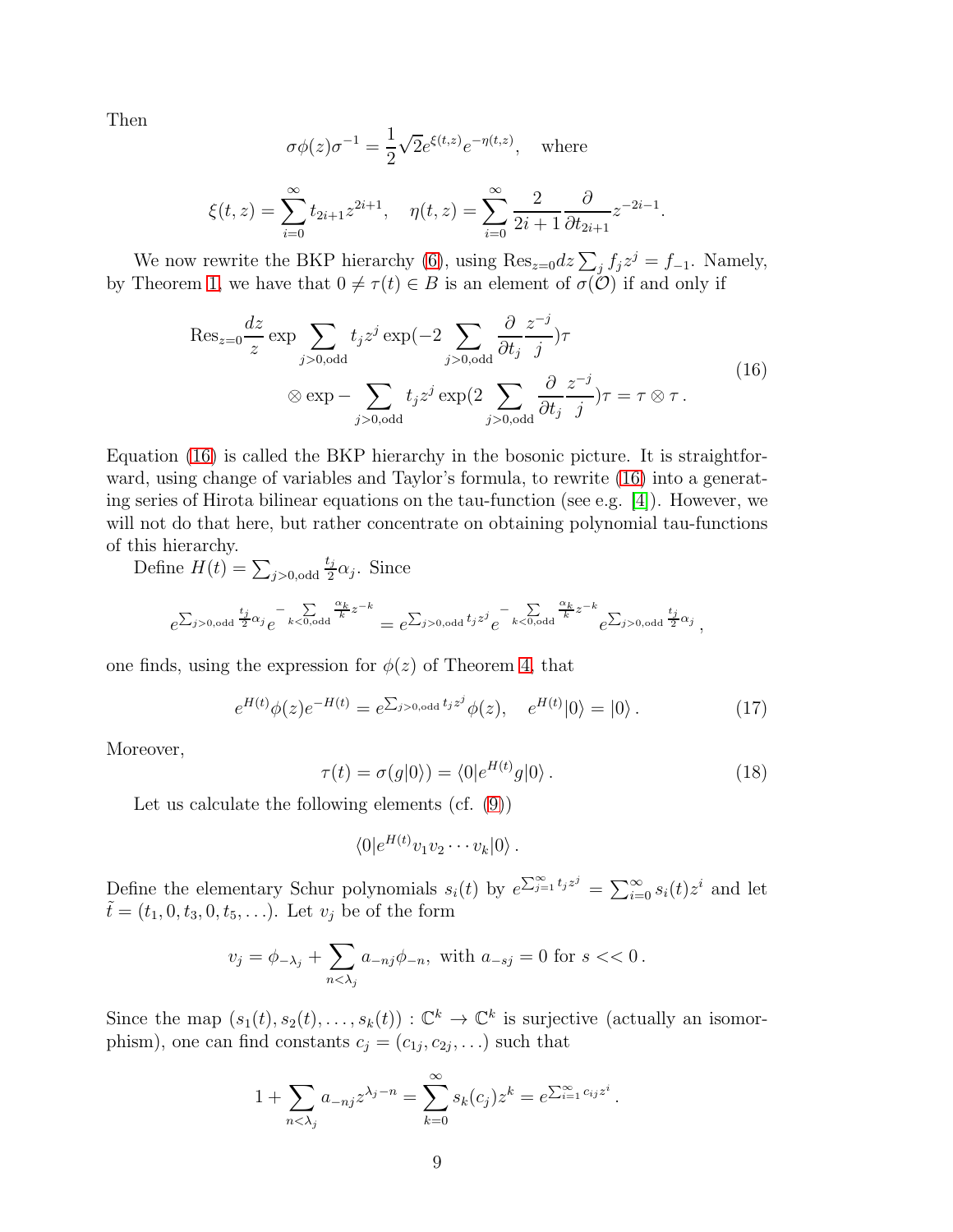Using this and [\(17\)](#page-8-1), we have

<span id="page-9-1"></span>
$$
e^{H(t)}v_j e^{-H(t)} = e^{H(t)} \left(\phi_{-\lambda_j} + \sum_{n < \lambda_j} a_{-nj}\phi_{-n}\right) e^{-H(t)}
$$
\n
$$
= \text{Res}_{z=0} e^{H(t)} \phi(z) e^{-H(t)} \left(z^{-\lambda_j - 1} + \sum_{n < \lambda_j} a_{-nj} z^{-n-1}\right) dz
$$
\n
$$
= \text{Res}_{z=0} \phi(z) e^{\sum_{\ell, \text{odd}} t_{\ell} z^{\ell}} \left(z^{-\lambda_j - 1} + \sum_{n < \lambda_j} a_{-nj} z^{-n-1}\right) dz
$$
\n
$$
= \text{Res}_{z=0} \phi(z) e^{\sum_{\ell, \text{odd}} t_{\ell} z^{\ell}} z^{-\lambda_j - 1} e^{\sum_{i=1}^{\infty} c_{ij} z^i} dz
$$
\n
$$
= \text{Res}_{z=0} \phi(z) e^{\sum_{\ell, \text{odd}} t_{\ell} z^{\ell} + \sum_{i=1}^{\infty} c_{ij} z^i} z^{-\lambda_j - 1} dz
$$
\n
$$
= \text{Res}_{z=0} \phi(z) e^{\sum_{i=1}^{\infty} (\tilde{t}_i + c_{ij}) z^i} z^{-\lambda_j - 1} dz
$$
\n
$$
= \text{Res}_{z=0} \phi(z) \sum_{\ell=0}^{\infty} s_{\ell} (\tilde{t} + c_j) z^{\ell - \lambda_j - 1} dz
$$
\n
$$
= \sum_{\ell=0}^{\infty} s_{\ell} (\tilde{t} + c_j) \phi_{\ell - \lambda_j} := v_j (\tilde{t} + c_j).
$$
\n(19)

Hence the BKP tau-function that corresponds to an element of the form [\(9\)](#page-4-1) is the vacuum expectation value

<span id="page-9-2"></span>
$$
\langle 0|v_1(\tilde{t}+c_1)v_2(\tilde{t}+c_2)\cdots v_k(\tilde{t}+c_k)|0\rangle.
$$
 (20)

If  $k = 2\ell$ , this expectation value is equal to (cf. the Appendix of [\[4\]](#page-14-2) or [\[9\]](#page-15-1))

<span id="page-9-0"></span>
$$
\langle 0|v_1(\tilde{t}+c_1)v_2(\tilde{t}+c_2)\cdots v_{2\ell}(\tilde{t}+c_{2\ell})|0\rangle = \text{Pf}\left(\langle 0|v_i(\tilde{t}+c_i)v_j(\tilde{t}+c_j)|0\rangle\right)_{ij}.\tag{21}
$$

Here Pf stands for the Pfaffian of a  $2\ell \times 2\ell$  skewsymmetric matrix  $A = (a_{ij})$ :

$$
Pf(A) = \sum_{\sigma} sgn(\sigma) \prod_{i=1}^{\ell} a_{\sigma(2i-1), \sigma(2i)},
$$

where we take the sum over all permutations  $\sigma$  for which  $\sigma(2i-1) < \sigma(2i+1)$  and  $\sigma(2i-1) < \sigma(2i)$  for all  $1 \leq i \leq \ell$ . Note that in the Pfaffian of [\(21\)](#page-9-0) we only take products of vacuum expectation values  $\langle 0|v_i(\tilde{t}+c_i)v_j(\tilde{t}+c_j)|0\rangle$  with  $i < j$ . If k is odd there is a problem, the vacuum expectation value is nonzero, but we cannot relate this to a Pfaffian, since the Pfaffian of an odd skewsymmetric matrix is 0. We solve this problem as follows. We can assume that  $k$  is always even; if  $k$  is odd, we add the element  $v_{k+1} = \phi_0$ , since this only changes the vacuum expectation value by a scalar factor:

$$
\langle 0|e^{H(t)}v_1v_2\cdots v_kv_{k+1}|0\rangle = \langle 0|e^{H(t)}v_1v_2\cdots v_k\phi_0|0\rangle = \frac{1}{\sqrt{2}}\langle 0|e^{H(t)}v_1v_2\cdots v_k|0\rangle.
$$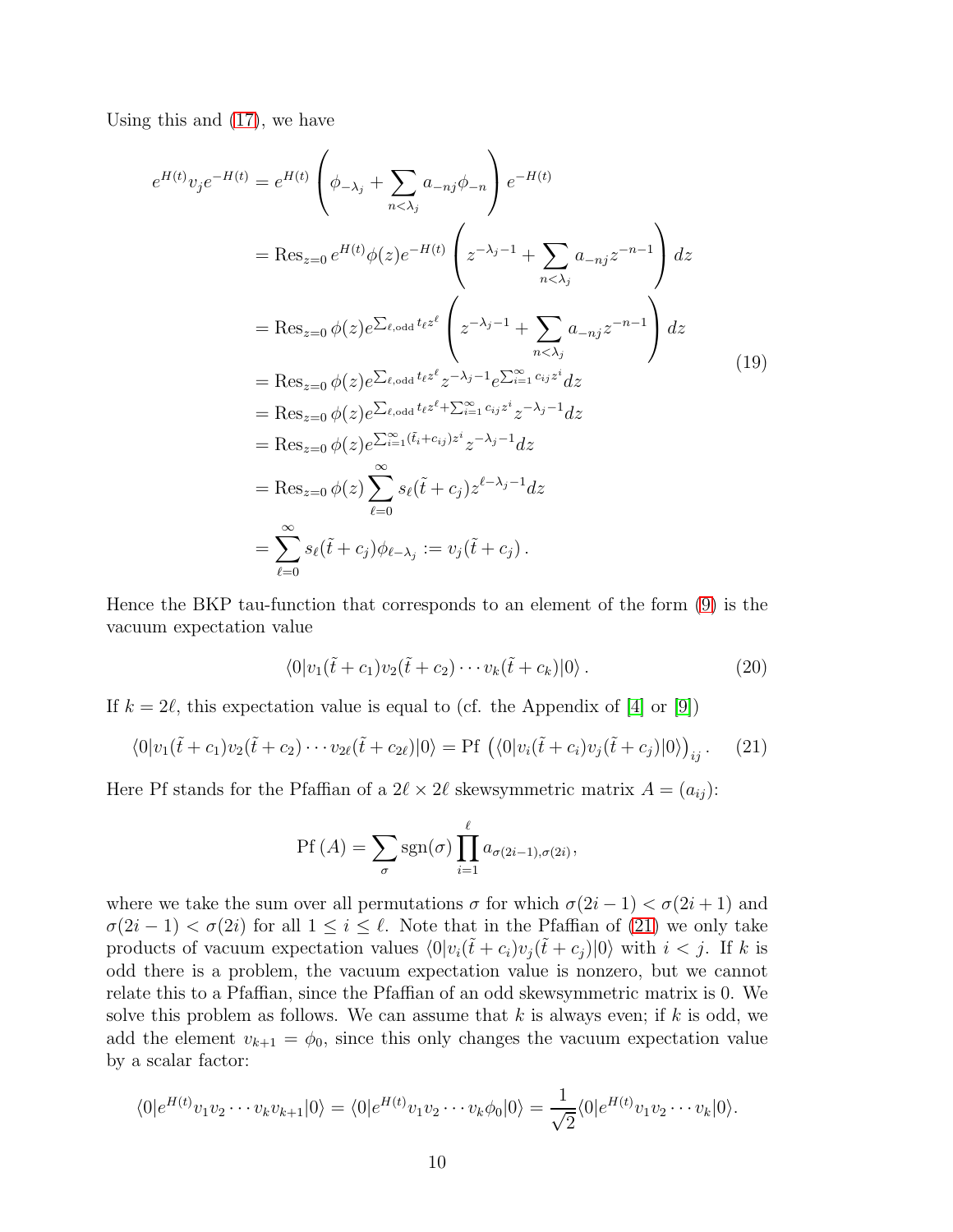In this way we get a vacuum expectation value of an even number of  $v_j$ 's, which we can relate to a Pfaffian which is nonzero. Hence, from now on we assume, without loss of generality, that we have an even number of  $v_j$ 's. This means that that such an element is related to a strict partition  $\lambda = (\lambda_1, \lambda_2, \ldots, \lambda_{2\ell})$  with an even number of parts, where the last part is allowed to be zero. We call such partition an extended strict partitions. Clearly there is a bijection between the this set and the collection of strict partitions.

Let

$$
\chi_{\lambda_i,\lambda_j}(c_i,c_j) = \langle 0|v_i(c_i)v_j(c_j)|0\rangle.
$$

We have:

$$
\chi_{\lambda_i,\lambda_j}(c_i,c_j) = \sum_{m=0}^{\infty} s_m(c_i) \sum_{\ell=0}^{\infty} s_{\ell}(c_j) \langle 0 | \phi_{m-\lambda_i} \phi_{\ell-\lambda_j} | 0 \rangle
$$
  

$$
= \sum_{m=\lambda_i}^{\infty} s_m(c_i) \sum_{\ell=0}^{\lambda_j} s_{\ell}(c_j) \langle 0 | \phi_{m-\lambda_i} \phi_{\ell-\lambda_j} | 0 \rangle
$$
  

$$
= \sum_{\ell=0}^{\lambda_j} s_{\lambda_i+\lambda_j-\ell}(c_i) s_{\ell}(c_j) \langle 0 | \phi_{\lambda_j-\ell} \phi_{\ell-\lambda_j} | 0 \rangle ,
$$

Hence

<span id="page-10-0"></span>
$$
\chi_{\lambda_i, \lambda_j}(c_i, c_j) = \frac{1}{2} s_{\lambda_i}(c_i) s_{\lambda_j}(c_j) + \sum_{\ell=1}^{\lambda_j} (-1)^{\ell} s_{\lambda_i + \ell}(c_i) s_{\lambda_j - \ell}(c_j).
$$
 (22)

Above we assume that  $\lambda_i > \lambda_j \geq 0$ ; in this case we let  $\chi_{\lambda_j, \lambda_i} = -\chi_{\lambda_i, \lambda_j}$ . . This function is zero if  $\lambda_j < 0$ .

As a result of Proposition [3](#page-6-0) and the above considerations, we obtain the following

Theorem 5 All polynomial tau-functions of the BKP hierarchy are, up to a scalar multiple, of the form

<span id="page-10-1"></span>
$$
\Pr\left(\chi_{\lambda_i,\lambda_j}(\tilde{t}+c_i,\tilde{t}+c_j)\right)_{1\leq i,j\leq 2n},\tag{23}
$$

where  $\lambda = (\lambda_1, \lambda_2, \ldots, \lambda_{2n})$  is an extended strict partition, i.e.,  $\lambda_1 > \lambda_2 > \cdots >$  $\lambda_{2n} \geq 0, \tilde{t} = (t_1, 0, t_3, 0, t_5, 0, \ldots), c_i = (c_{1i}, c_{2i}, c_{3i}, \ldots)$  are constants, and  $\chi_{\lambda_i, \lambda_j}$  is given by [\(22\)](#page-10-0).

**Proof.** According to Proposition [3,](#page-6-0) an element in the group orbit O corresponds to an element in a  $C_{\lambda}$  for  $\lambda$  a strict partition. Thus, we have to determine the image of the elements appearing in such a  $C_{\lambda}$  under the map  $\sigma$  which appears in the neutral boson-fermion correspondence. According to [\(18\)](#page-8-2) and the calculations [\(19\)](#page-9-1), this is equal to  $(20)$ . Since we always may assume that k is even (for odd k we add the element  $v_{k+1}(\tilde{t}+c_{k+1}) = \phi_0$ , using [\(21\)](#page-9-0) we can express this in the Pfaffian. We thus obtain the desired result.

If one puts all constants  $c_i$  and  $c_j$  in [\(23\)](#page-10-1) equal to 0, one obtains the Q-Schur

 $\Box$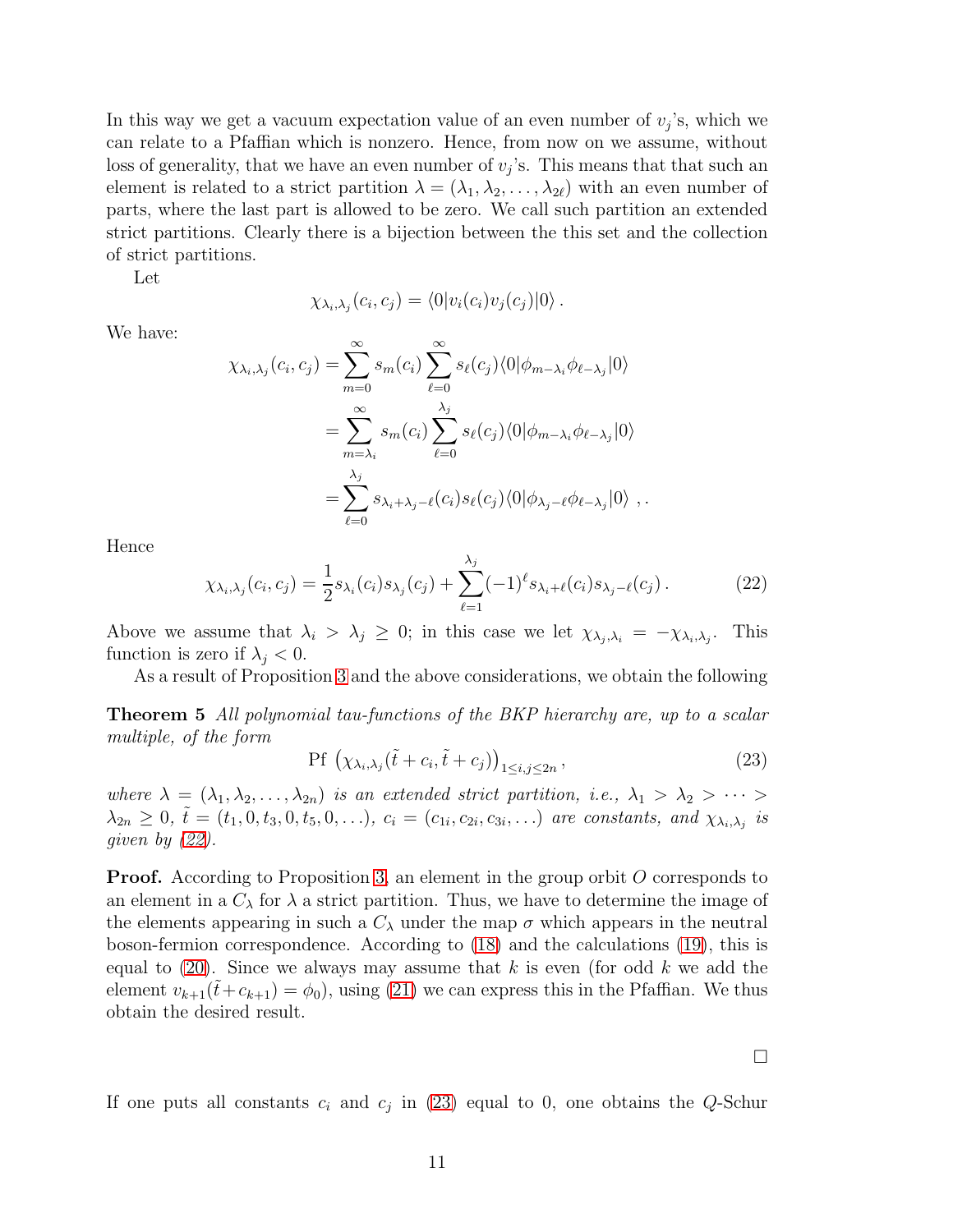functions, giving a result of You [\[9\]](#page-15-1) that all Q-Schur functions are tau-functions of the BKP hierarchy.

**Example 6** One of the polynomial tau-functions corresponding to the partition  $\lambda_1$  >  $\lambda_2 > \lambda_3 > 0$ , corresponds to

$$
v_1v_2v_3|0\rangle = \sqrt{2}v_1v_2v_3\phi_0|0\rangle.
$$

Add  $\lambda_4 = 0$ , then

$$
\sigma(v_1v_2v_3|0\rangle) = \sqrt{2}\langle 0|e^{H(t)}v_1v_2v_3\phi_0|0\rangle
$$
  
\n
$$
= \sqrt{2}\langle 0|\sum_i s_i(\tilde{t} + c_1)\phi_{i-\lambda_1}\sum_j s_j(\tilde{t} + c_2)\phi_{j-\lambda_2}\sum_\ell s_\ell(\tilde{t} + c_3)\phi_{\ell-\lambda_3}\phi_0|0\rangle
$$
  
\n
$$
= \sqrt{2} \text{Pf } \left(\chi_{\lambda_i,\lambda_j}(\tilde{t} + c_i, \tilde{t} + c_j)\right)_{1 \le i,j \le 4}
$$
  
\n
$$
= \sqrt{2}(\chi_{\lambda_1,\lambda_2}(\tilde{t} + c_1, \tilde{t} + c_2)\chi_{\lambda_3,0}(\tilde{t} + c_3, \tilde{t}) - \chi_{\lambda_1,\lambda_3}(\tilde{t} + c_1, \tilde{t} + c_3)\chi_{\lambda_2,0}(\tilde{t} + c_2, \tilde{t}) +
$$
  
\n
$$
+ \chi_{\lambda_2,\lambda_3}(\tilde{t} + c_2, \tilde{t} + c_3)\chi_{\lambda_1,0}(\tilde{t} + c_1, \tilde{t})
$$
  
\n
$$
= \sqrt{2}(\chi_{\lambda_1,\lambda_2}(\tilde{t} + c_1, \tilde{t} + c_2)s_{\lambda_3}(\tilde{t} + c_3) - \chi_{\lambda_1,\lambda_3}(\tilde{t} + c_1, \tilde{t} + c_3)s_{\lambda_2}(\tilde{t} + c_2) +
$$
  
\n
$$
+ \chi_{\lambda_2,\lambda_3}(\tilde{t} + c_2, \tilde{t} + c_3)s_{\lambda_1}(\tilde{t} + c_1)),
$$

since  $\chi_{\lambda_i,0}(\tilde{t}+c_i,\tilde{t})=s_{\lambda_i}(\tilde{t}+c_i).$ 

### 5 Vertex operators and the DKP hierarchy in the bosonic picture

In the spirit of [\[10\]](#page-15-2), we embed  $b_{\infty}$  into  $d_{\infty}$  by viewing  $b_{\infty}$  as the fixed points of the involution  $\iota$  on  $DC\ell$  that sends  $\phi_{\pm \frac{1}{2}}$  to  $\phi_{\mp \frac{1}{2}}$  and fixes all other  $\phi$ 's. Then,

$$
b_{\infty} = \{ x \in d_{\infty} | \iota(x) = x \}.
$$

Define as in the B-case

$$
\phi(z) = \sum_{j \in \mathbb{Z}} \phi_j z^{-j} := \frac{1}{\sqrt{2}} (\phi_{-\frac{1}{2}} + \phi_{\frac{1}{2}}) + \sum_{i=1}^{\infty} (\phi_{-i-\frac{1}{2}} z^i + (-1)^i \phi_{i+\frac{1}{2}} z^{-i}) \Big),
$$
  

$$
\alpha(z) = \sum_{k \in 2\mathbb{Z}+1} \alpha_k z^{-k-1} =: \phi(z) \frac{\phi(-z)}{z} : .
$$

There is a slight difference with the B-case in the sense that  $V_D = V_0 \oplus V_1$  and that

 $\sigma(V_D) = \mathbb{C}[\theta, t_1, t_3, \ldots],$  where  $\theta$  ia a Grassmann variable,

i.e.,  $\theta^2 = 0$  and  $\theta$  commutes with all  $t_i$ . Then,

$$
\sigma\phi(z)\sigma^{-1} = \frac{1}{\sqrt{2}}\left(\theta + \frac{\partial}{\partial\theta}\right)e^{\xi(t,z)}e^{-\eta(t,z)}, \qquad \sigma\frac{\phi_{-\frac{1}{2}} - \phi_{\frac{1}{2}}}{\sqrt{2}}\sigma^{-1} = \frac{\theta - \frac{\partial}{\partial\theta}}{\sqrt{2}}.
$$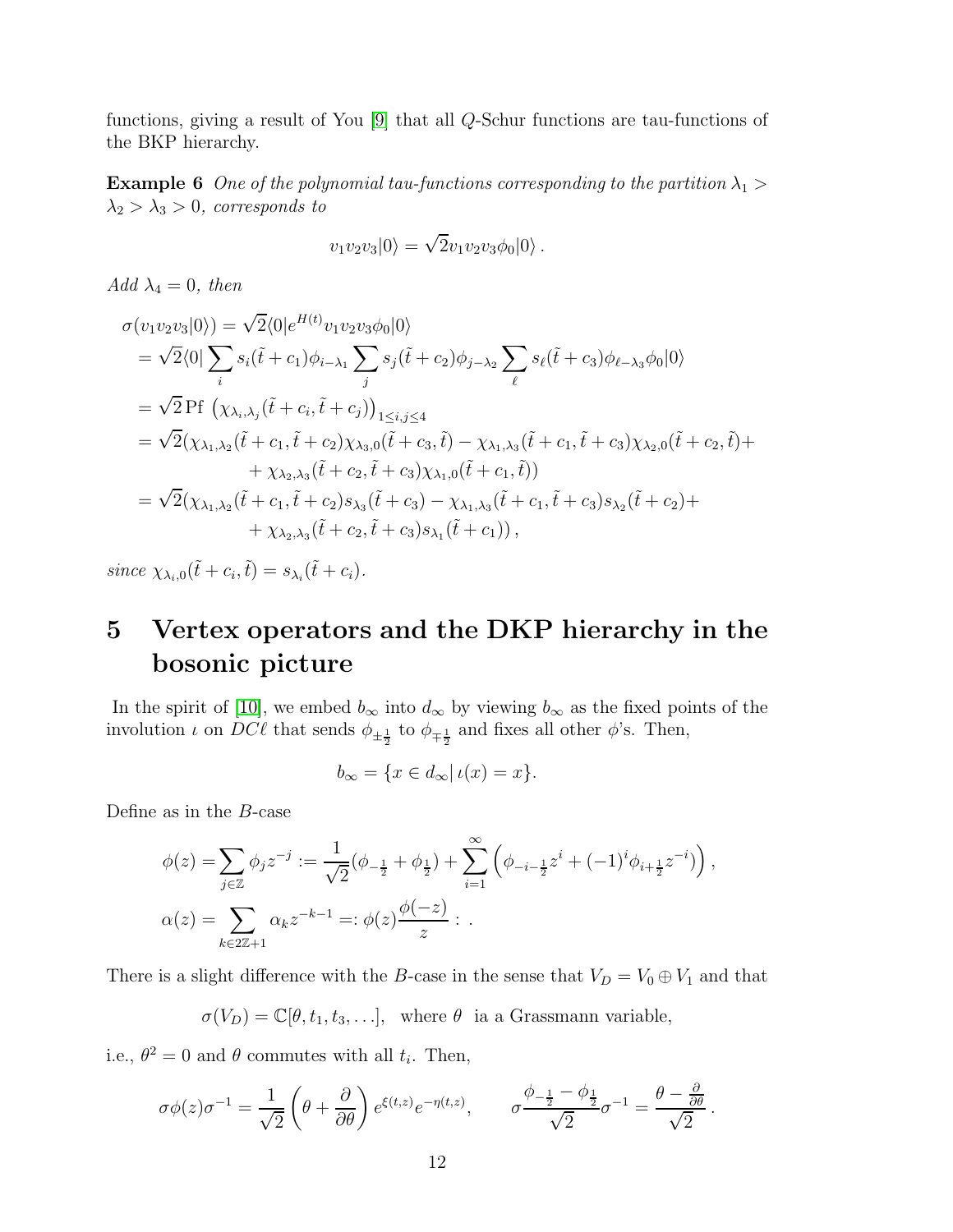Hence,

$$
S_D = S_B - \frac{1}{2} \left( \theta - \frac{\partial}{\partial \theta} \right) \otimes \left( \theta - \frac{\partial}{\partial \theta} \right)
$$

Hence equation [\(6\)](#page-3-0) turns into [\(16\)](#page-8-0) for  $\tau = \tau_0(t)$  or  $\tau = \tau_1(t)\theta$  and [\(8\)](#page-3-2) turns into

$$
\operatorname{Res}_{z=0} \frac{dz}{z} \exp\left(\sum_{j>0, \text{odd}} t_j z^j\right) \exp\left(-2\sum_{j>0, \text{odd}} \frac{\partial}{\partial t_j} \frac{z^{-j}}{j}\right) \tau_0
$$
  
 
$$
\otimes \exp\left(-\sum_{j>0, \text{odd}} t_j z^j\right) \exp\left(2\sum_{j>0, \text{odd}} \frac{\partial}{\partial t_j} \frac{z^{-j}}{j}\right) \tau_1 = \tau_1 \otimes \tau_0.
$$
 (24)

We now want to determine  $\tau_0(t) = \sigma(v_1v_2 \cdots v_{2\ell}|0\rangle)$  and  $\tau_1(t)\theta = \sigma(v_1v_2 \cdots v_{2\ell+1}|0\rangle)$ where  $v_i$  is given by [\(10\)](#page-4-2). As in the BKP case,

$$
\tau_0(t) = \langle 0 | e^{H(t)} v_1 v_2 \cdots v_{2\ell} | 0 \rangle, \qquad \tau_1(t) = \langle 0 | \phi_{\frac{1}{2}} e^{H(t)} v_1 v_2 \cdots v_{2\ell+1} | 0 \rangle =
$$

Now

$$
v_j = \phi_{-\lambda_j - \frac{1}{2}} + \sum_{n < \lambda_j} a_{-n - \frac{1}{2},j} \phi_{-n - \frac{1}{2}}
$$
  
=  $\phi_{-\lambda_j} + \sum_{\lambda_j > n \in \mathbb{Z}} b_{-n,j} \phi_{-n} + b_j (\phi_{-\frac{1}{2}} - \phi_{\frac{1}{2}})$   
=  $\text{Res}_{z=0} \phi(z) \left( z^{-\lambda_j - 1} + \sum_{n < \lambda_j} b_{-n,j} z^{-n-1} \right) dz + b_j (\phi_{-\frac{1}{2}} - \phi_{\frac{1}{2}}),$ 

where for  $k \geq 1$ :

$$
b_{-k,j} = a_{-k-\frac{1}{2},j}, \ b_{k,j} = (-1)^k a_{k+\frac{1}{2},j}, \ b_{0,j} = \frac{1}{\sqrt{2}} (a_{\frac{1}{2},j} + a_{-\frac{1}{2},j}), \ b_j = \frac{1}{2} (a_{-\frac{1}{2},j} - a_{\frac{1}{2},j}).
$$

Then similarly to the calculations in [\(19\)](#page-9-1), we obtain

$$
e^{H(t)}v_j e^{-H(t)} = \text{Res}_{z=0} e^{H(t)} \phi(z) e^{-H(t)} \left( z^{-\lambda_j - 1} + \sum_{n < \lambda_j} b_{-nj} z^{-n-1} \right) dz + b_j (\phi_{-\frac{1}{2}} - \phi_{\frac{1}{2}})
$$
  

$$
= \text{Res}_{z=0} \phi(z) e^{\sum_{\ell, \text{odd}} t_{\ell} z^{\ell}} \left( z^{-\lambda_j - 1} + \sum_{n < \lambda_j} b_{-nj} z^{-n-1} \right) dz + b_j (\phi_{-\frac{1}{2}} - \phi_{\frac{1}{2}})
$$
  

$$
= \sum_{\ell=0}^{\infty} s_{\ell} (\tilde{t} + c_j) \phi_{\ell - \lambda_j} + b_j (\phi_{-\frac{1}{2}} - \phi_{\frac{1}{2}}) := v_j (\tilde{t} + c_j; b_j).
$$
 (25)

Define, in a similar way as for  $G = B$  for  $i < j$  hence  $\lambda_i > \lambda_j$ :

$$
\rho_{\lambda_i,\lambda_j}(c_i,c_j;b_i,b_j)=\langle 0|v_i(c_i;b_i)v_j(c_j;b_j)|0\rangle.
$$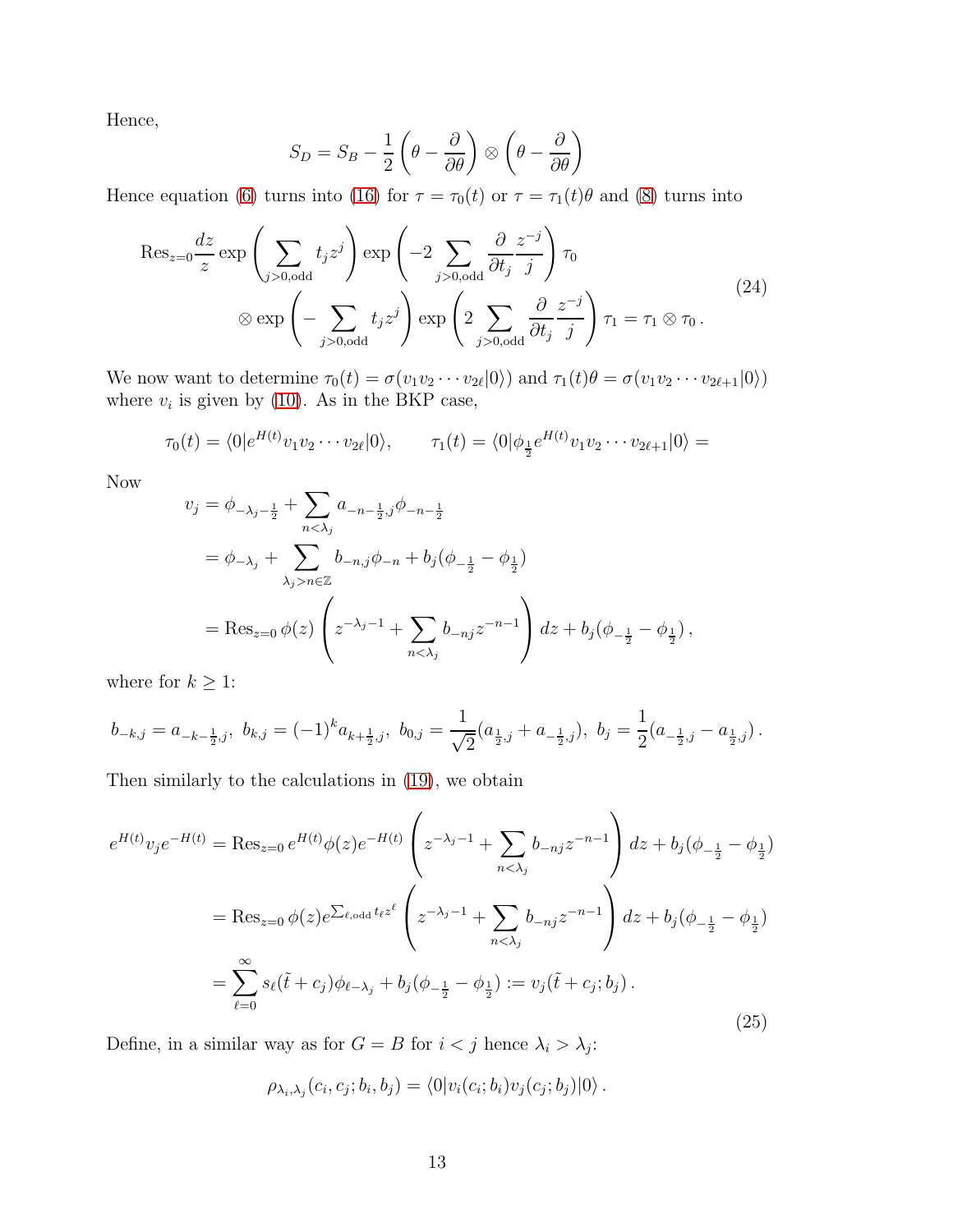We have:

$$
\rho_{\lambda_i,\lambda_j}(c_i, c_j; b_i, b_j)
$$
\n=
$$
\langle 0| \left( \sum_{m=0}^{\infty} s_m(c_i) \phi_{m-\lambda_i} + b_i(\phi_{-\frac{1}{2}} - \phi_{\frac{1}{2}}) \right) \left( \sum_{\ell=0}^{\infty} s_\ell(c_j) \phi_{\ell-\lambda_j} + b_j(\phi_{-\frac{1}{2}} - \phi_{\frac{1}{2}}) \right) |0\rangle
$$
\n=
$$
b_j s_{\lambda_i}(c_i) \langle 0| \phi_0 \phi_{-\frac{1}{2}} |0\rangle - b_i s_{\lambda_j}(c_j) \langle 0| \phi_{\frac{1}{2}} \phi_0 |0\rangle - b_i b_j \langle 0| \phi_{\frac{1}{2}} \phi_{-\frac{1}{2}} |0\rangle
$$
\n
$$
+ \sum_{m=\lambda_i}^{\infty} s_m(c_i) \sum_{\ell=0}^{\lambda_j} s_\ell(c_j) \langle 0| \phi_{m-\lambda_i} \phi_{\ell-\lambda_j} |0\rangle
$$
\n=
$$
\left( s_{\lambda_i}(c_i) - \sqrt{2} b_i \right) \left( s_{\lambda_j}(c_i) + \sqrt{2} b_j \right) \langle 0| \phi_0 \phi_0 |0\rangle + \sum_{\ell=0}^{\lambda_j-1} s_{\lambda_i+\lambda_j-\ell}(c_i) s_\ell(c_j) \langle 0| \phi_{\lambda_j-\ell} \phi_{\ell-\lambda_j} |0\rangle.
$$

Hence

<span id="page-13-0"></span>
$$
\rho_{\lambda_i, \lambda_j}(c_i, c_j; b_i, b_j) = \left(\frac{s_{\lambda_i}(c_i)}{\sqrt{2}} - b_i\right) \left(\frac{s_{\lambda_j}(c_j)}{\sqrt{2}} + b_j\right) + \sum_{\ell=1}^{\lambda_j} (-1)^{\ell} s_{\lambda_i + \ell}(c_i) s_{\lambda_j - \ell}(c_j).
$$
\n(26)

Define

<span id="page-13-2"></span>
$$
\rho_{\lambda_j}(c_j;b_j)=\langle 0|\phi_{\frac{1}{2}}v_j(c_j;b_j)|0\rangle\,,
$$

then

<span id="page-13-1"></span>
$$
\rho_{\lambda_j}(c_j; b_j) = s_{\lambda_j}(c_j) \langle 0 | \phi_{\frac{1}{2}} \phi_0 | 0 \rangle + b_j \langle 0 | \phi_{\frac{1}{2}} \phi_{-\frac{1}{2}} | 0 \rangle = \frac{s_{\lambda_j}(c_j)}{\sqrt{2}} + b_j. \tag{27}
$$

Thus we proved the following theorem.

**Theorem 7** Let  $\tilde{t} = (t_1, 0, t_3, 0, t_5, 0, ...)$  and  $c_i = (c_{1i}, c_{2i}, c_{3i}, ...)$  and  $b_i$  be constants. Denote by  $\tilde{c}_j = \tilde{t} + c_j = (t_1 + c_{1j}, c_{2j}, t_3 + c_{3j}, c_{4j}, \cdots).$ 

(a) All polynomial tau-functions in  $V_0$  of the DKP hierarchy are, up to a scalar multiple, of the form

$$
\rho_{\lambda}(\tilde{t};c_1,\ldots,c_{2n};b_1,\ldots,b_{2n}) := \text{Pf}\left(\rho_{\lambda_i,\lambda_j}(\tilde{c}_i,\tilde{c}_j;b_i,b_j)\right)_{1\leq i,j\leq 2n},\tag{28}
$$

where  $\lambda = (\lambda_1, \lambda_2, \ldots, \lambda_{2n})$  is an extended strict partition, i.e.,  $\lambda_1 > \lambda_2 > \cdots >$  $\lambda_{2n} \geq 0$ , and  $\rho_{\lambda_i, \lambda_j}$  is given by [\(26\)](#page-13-0).

(b) All polynomial tau-functions in  $V_1$  of the DKP hierarchy are, up to a scalar multiple, of the form

$$
\rho_{\lambda}(\tilde{t}; c_1, \dots, c_{2n+1}; b_1, \dots b_{2n+1}) := \text{Pf}(A), \tag{29}
$$

where A is a  $(2n+2) \times (2n+2)$  skewsymmetric matrix, whose k-th row is equal to

$$
(-\rho_{\lambda_k}(\tilde{c}_k; b_b), -\rho_{\lambda_1, \lambda_k}(\tilde{c}_1, \tilde{c}_k; b_1, b_k), \cdots, -\rho_{\lambda_{k-1}, \lambda_k}(\tilde{c}_{k-1}, \tilde{c}_k; b_{k-1}, b_k), 0, \rho_{\lambda_k, \lambda_{k+1}}(\tilde{c}_k, \tilde{c}_{k+1}; b_k, b_{k+1}), \cdots, \rho_{\lambda_k, \lambda_{2n+1}}(\tilde{c}_k, \tilde{c}_{2n+1}; b_k, b_{2n+1})
$$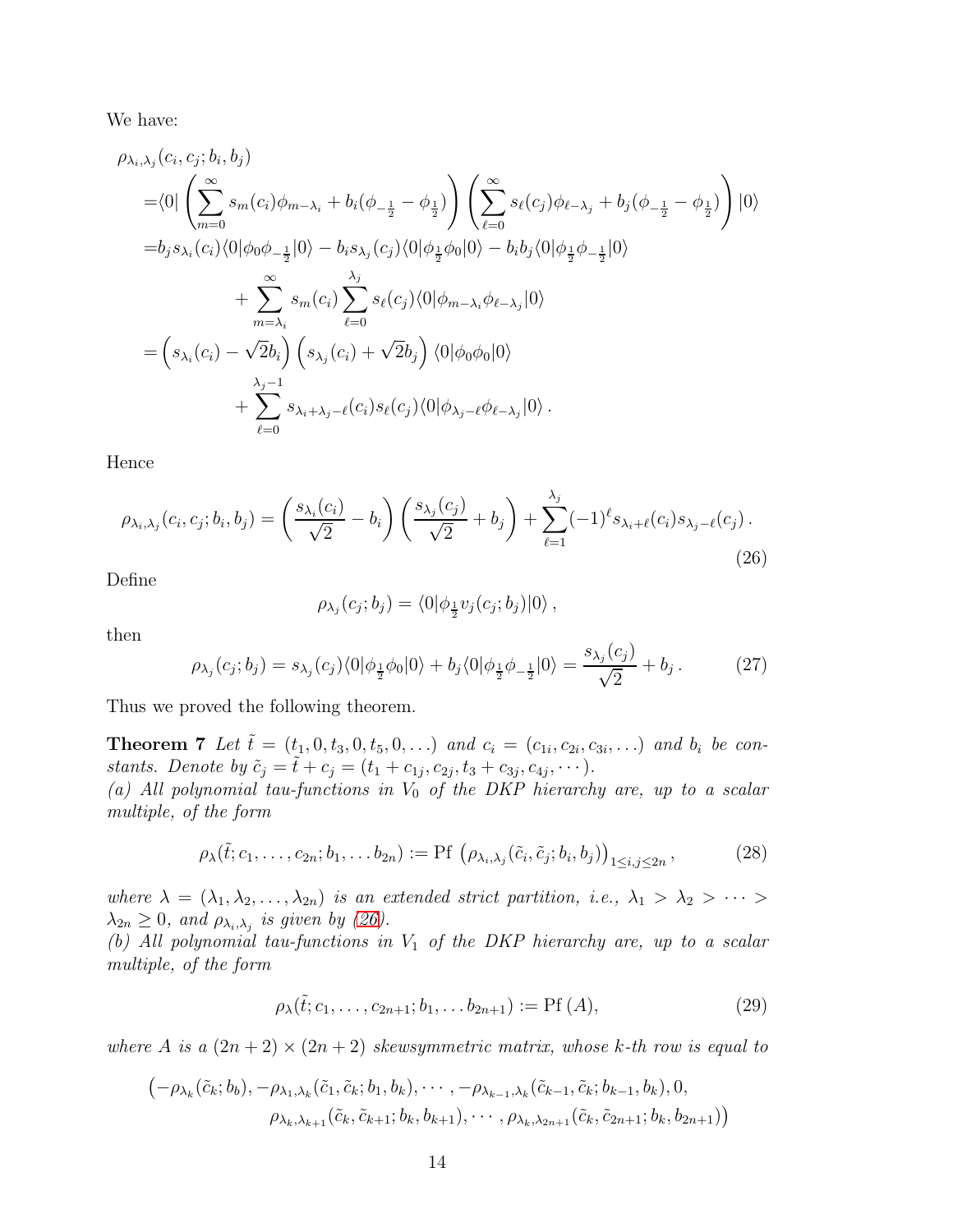Again  $\lambda = (\lambda_1, \lambda_2, \ldots, \lambda_{2n+1})$  is an extended strict partition, i.e.,  $\lambda_1 > \lambda_2 > \cdots >$  $\lambda_{2n+1} \geq 0$ ,  $\tilde{t} = (t_1, 0, t_3, 0, t_5, 0, \ldots)$ ,  $c_i = (c_{1i}, c_{2i}, c_{3i}, \ldots)$  and  $b_i$  are constants, and  $\rho_{\lambda_i,\lambda_j}$  is given by [\(26\)](#page-13-0) and  $\rho_{\lambda_i}$  is given by [\(27\)](#page-13-1).

(c) Let  $a_0, a_1 \in \mathbb{C}$ . All polynomial tau functions of the MDKP hierarchy are pairs  $(\tau_0, \tau_1)$ , with either

$$
\tau_0 = a_0 \rho_{(\lambda_1, \ldots, \lambda_{j-1}, \lambda_{j+1}, \ldots, \lambda_{2n+1})}(\tilde{t}; c_1, \ldots, c_{j-1}, c_{j+1}, \ldots, c_{2n+1}; b_1, \ldots, b_{j-1}, b_{j+1}, \ldots, b_{2n+1}),
$$
  
\n
$$
\tau_1 = a_1 \rho_{\lambda_1, \ldots, \lambda_{2n+1}}(\tilde{t}; c_1, \ldots, c_{2n+1}; b_1, \ldots, b_{2n+1}),
$$

(30)

or

$$
\tau_0 = a_0 \rho_{\lambda_1, \dots, \lambda_{2n}}(\tilde{t}; c_1, \dots, c_{2n}; b_1, \dots, b_{2n}),
$$
  
\n
$$
\tau_1 = a_1 \rho_{(\lambda_1, \dots, \lambda_{j-1}, \lambda_{j+1}, \dots, \lambda_{2n})}(\tilde{t}; c_1, \dots, c_{j-1}, c_{j+1}, \dots, c_{2n}; b_1, \dots, b_{j-1}, b_{j+1}, \dots, b_{2n}).
$$
\n(31)

Theorem [7](#page-13-2) generalizes the results of Y. You [\[10\]](#page-15-2), that Q-Schur functions are polynomial tau-functions of the DKP and MDKP hierarchies.

### <span id="page-14-6"></span>References

- [1] Anguelova, I The two bosonizations of the CKP hierarchy: Overview and character identities, in: Representations of Lie algebras, quantum groups and related topics, Contemp. Math. 713 (2018), pp 1–34.
- <span id="page-14-0"></span>[2] Date, E. ; Jimbo, M. ; Kashiwara, M. ; Miwa, T. Transformation groups for soliton equations. Euclidean Lie algebras and reduction of the KP hierarchy , Publ. Res. Inst. Math. Sci. 18 (1982), 1077–1110.
- <span id="page-14-1"></span>[3] Date, E. ; Jimbo, M. ; Kashiwara, M. ; Miwa, T. Transformation groups for soliton equations, in: Nonlinear integrable systems—classical theory and quantum theory eds M. Jimbo and T. Miwa, World Scientific, (1983), 39–120.
- <span id="page-14-2"></span>[4] Date, E. ; Jimbo, M. ; Kashiwara, M. ; Miwa, T. Transformation groups for soliton equations IV. A new hierarchy of soliton equations of KP type, Physica 4D (1982), 343–365.
- <span id="page-14-3"></span>[5] Jimbo, M. ; Miwa, T. Solitons and infinite-dimensional Lie algebras. Publ. Res. Inst. Math. Sci. 19 (1983), no. 3, 943–1001.
- <span id="page-14-5"></span>[6] Kac, V. ; van de Leur, J. The geometry of spinors and the multicomponent BKP and DKP hierarchies. The bispectral problem (Montreal, PQ, 1997), 159–202, CRM Proc. Lecture Notes, 14, Amer. Math. Soc., Providence, RI, 1998.
- <span id="page-14-4"></span>[7] Kac, V.G. ; van de Leur, J. W. Equivalence of formulations of the MKP hierarchy and its polynomial tau-functions, Japanese Journal of Mathematics, Vol. 13 (2) (2018), 235–271.